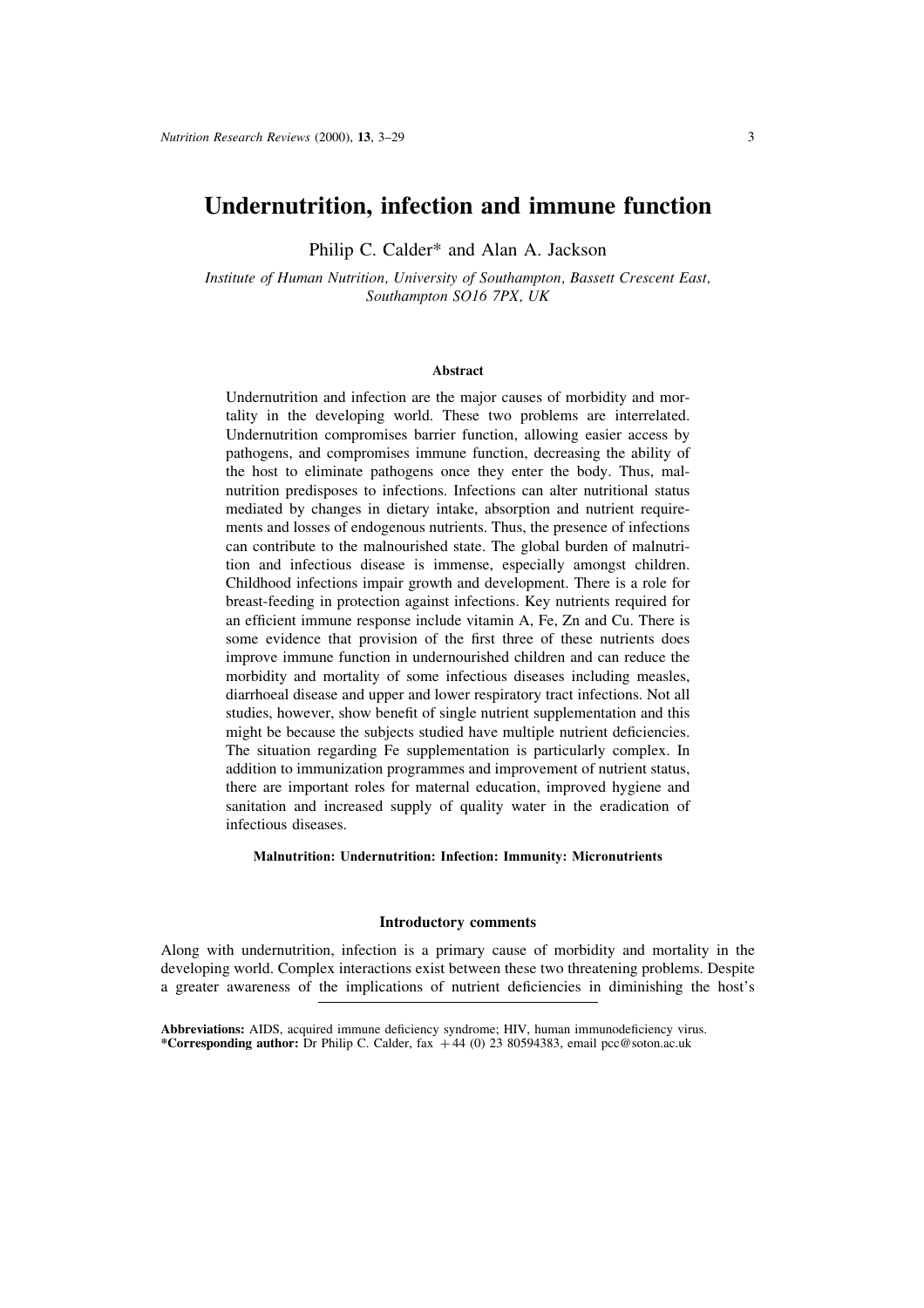### P. C. Calder and A. A. Jackson

defence towards infection, the increased understanding of the actions of different kinds of infectious agents, and the use of chemotherapy and immunization, malnutrition, nutrient deficiencies and infectious diseases persist. Increased survival through childhood has led to significant extension of life expectancy in developing countries. Nevertheless, globally one child in three does not survive to adulthood. The aim of this present article is to define the global burden of infectious disease, to identify the extent of malnutrition and micronutrient deficiencies and their impact on childhood growth, to describe some of the interactions between malnutrition and infectious disease, and to review some of the attempts to reduce the rates of morbidity and mortality from infectious disease by using nutritional interventions; in addition, some key aspects of the impact of nutritional deficiencies on immune function will be described. Many of these topics are vast, with a large number of studies in animal models as well as in community and hospital settings. As such, this article does not aim to review exhaustively the entire subject. However, the key issues will be highlighted. The reader is referred to Scrimshaw et al. (1959, 1968), Chandra (1983a, 1991), Tomkins & Watson (1993) and Scrimshaw & SanGiovanni (1997) for earlier, elegant, reviews of this topic.

### Malnutrition and infectious disease: the global burden

Malnutrition and infection play a major role in the causation of preventable deaths and disabilities that occur within the developing world, especially among children. Improvements in health over the last 50 years or so, including immunization programmes, have brought about marked improvements in morbidity and mortality. Nevertheless, the global burden of malnutrition and infectious disease is enormous: it is estimated that at least 2 million children per year die from diseases for which vaccines already exist (World Health Organization, 1998). Low birth weight is an indicator of fetal undernutrition and WHO estimates that 25 million low birth weight babies are born each year, constituting  $17\%$  of all live births; 95% of these low birth weight infants are born in the developing world (World Health Organization, 1998). Born with low birth weights and then subjected to sub-optimal breast-feeding practices, these infants are at particular risk of malnutrition and disease. Low birth weight is associated with neonatal and postnatal mortality, particularly in Bangladesh and India (World Health Organization, 1997a, 1998). Because much  $(50\%)$  of the transfer of some nutrients from mother to fetus occurs in the last 6–8 weeks of gestation, prematurity and low birth weight are often associated with nutrient deficiencies (e.g. of Zn, Cu, Fe and vitamin A) (Farrell *et al.* 1985; Powers, 1993). Low birth weight increases susceptibility to diarrhoea and pneumonia, and increases risk of death from diarrhoea, pneumonia and measles (for review see Ashworth, 2000).

Inadequate dietary intake and disease are immediate causes of malnutrition and they reinforce one another synergistically (Scrimshaw et al. 1968; Fig. 1). Malnutrition makes the individual more susceptible to infection and decreases immune defences against invading pathogens. In turn, certain pathogens influence nutritional status, mediated by changes in dietary intake, absorption, and nutrient requirements and losses of endogenous nutrients (Fig. 2). Malnutrition takes several forms that often appear in combination, such as protein–energy malnutrition and deficiencies in micronutrients such as vitamin A, Fe, Zn, and I. Growth of the individual is also impaired owing to the combination of poor nutrition, malabsorption and the host response to infection, which can involve anorexia and altered metabolism of nutrients. Infection also alters behaviour, which can affect feeding practices.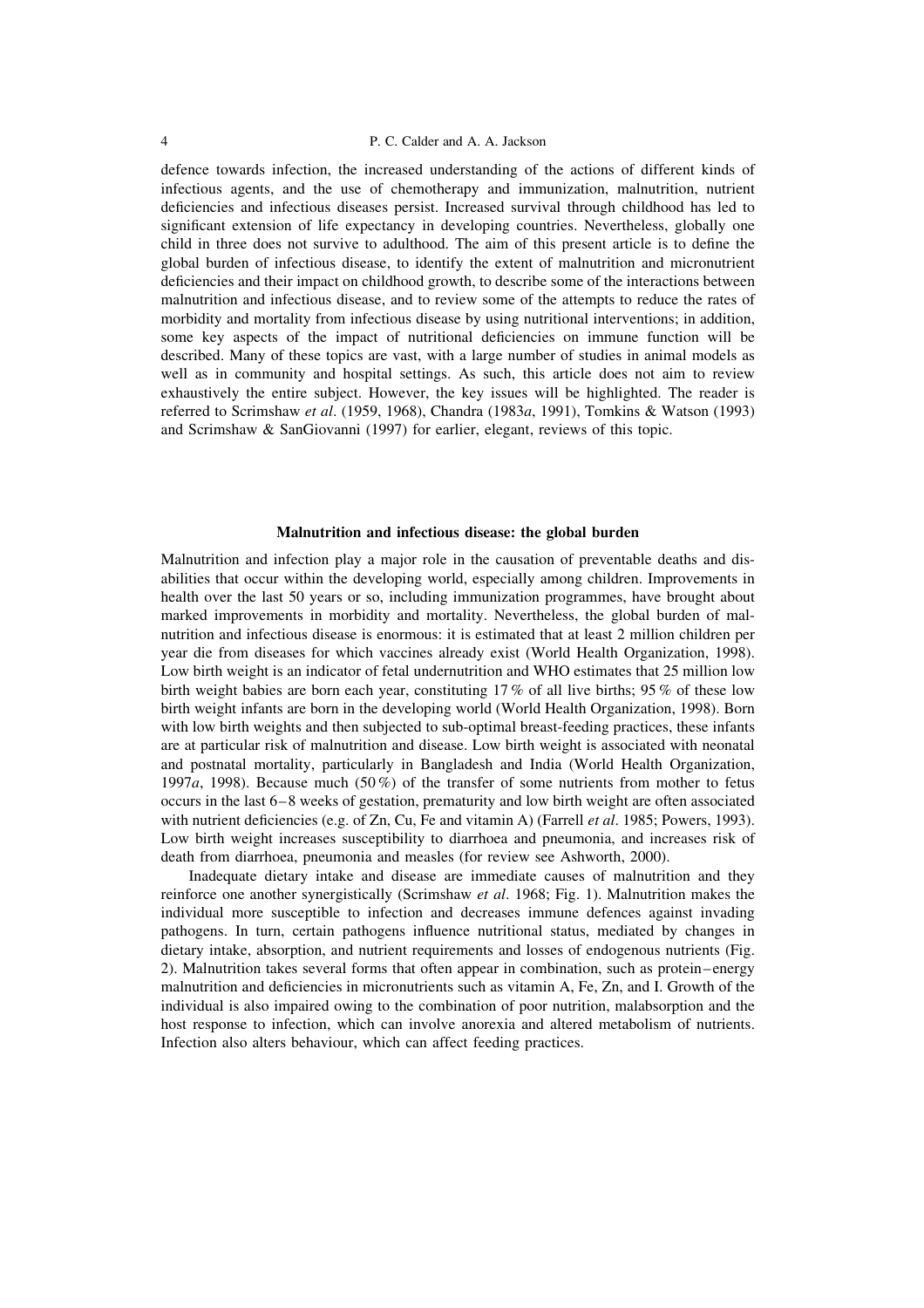



Fig. 1. Interrelationship between malnutrition and infection.

Malnutrition and infection can also occur in combination because of the environment which pertains. For example poverty, ignorance, poor hygiene, lack of water supplies, poor housing, poor health services, cultural practices, and discriminatory social structures often occur in combination and these create an environment of poor nutrition and exposure to infectious agents. Food and water can themselves be sources of infectious agents (Henry *et al.*) 1990). A number of studies in different settings have now shown that improved sanitation and hygiene significantly reduce the incidence of diarrhoeal disease (Alam et al. 1989; Aziz et al.



Fig. 2. Effects of infection on the host which can decrease nutrient status.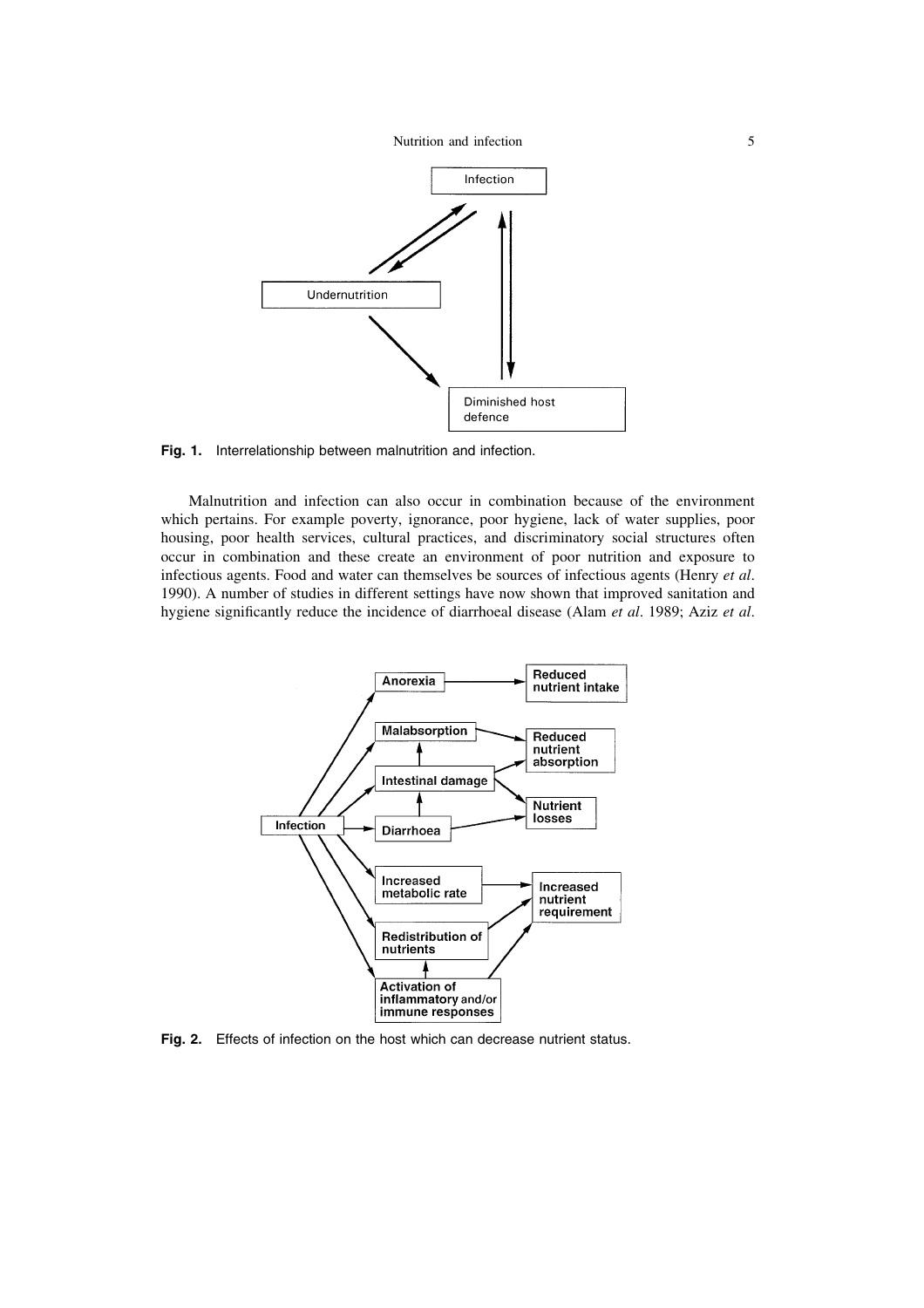1990: Henry & Rahim, 1990: Ekanem et al. 1991: Haggerty et al. 1994: Alam, 1995: Gorter et al. 1998).

The disease burden of malnutrition is immense. Each year over 10 million children under 5 years of age die in developing countries, mainly from preventable causes; over 6 million of these deaths ( $> 50\%$ ) are directly or indirectly attributable to malnutrition (World Health Organization, 1998). In the developing world over 6 million children died in 1995 from one, or a combination of more than one of five, conditions: malaria, malnutrition, measles, acute respiratory infections, diarrhoea (Table 1). Over 30% of neonatal deaths are directly due to infection (World Health Organization, 1998). The great majority of maternal deaths  $(99\%)$ occur in the developing world  $(40\%$  of these are in South-East Asia); many of these deaths are due to infectious diseases related to malnutrition (World Health Organization, 1998).

Parasite infections are the most common infections globally. Among the protozoans, Plasmodium, Entamoeba and Giardia spp. infect 300-500 million, 500 million and 200 million individuals respectively, worldwide (Molyneux, 1997). Among the nematodes, Ascaris, schistomes, Trichuris and hookworm infect 1000 million, 200 million, 900 million and 500 million individuals respectively, worldwide (Molyneux, 1997). These infections are most common and most severe in children. The peak of infection is in childhood but the infections and their effects persist into adulthood.

WHO predicts that, by the end of 1999, 13 million women will have been infected with human immunodeficiency virus (HIV) and 4 million will have died of acquired immune deficiency syndrome (AIDS). Each day 1600 children become infected with HIV, mainly through mother-to-child transmission. By the end of 1999 as many as 10 million children under 10 years of age may have been orphaned as a result of maternal AIDS in sub-Saharan Africa alone and the projected deaths from AIDS may increase child mortality rates by as much as 50% in this region. Total numbers of individuals infected with HIV are estimated at 30 million in 1997, with 6 million new infections occurring per year. Of those infected with HIV (about 20 million) 60–65 % are in sub-Saharan Africa, with a further 6 million in South and South-East Asia and 1.3 million in South America.

One key change in the incidence of infectious disease in relatively recent times has been the re-emergence of tuberculosis (Bloom & Murray, 1992). This disease, which has been a target of immunization programmes for many years, has re-emerged in both developed and developing countries. High-risk populations include those where malnutrition is common; in

| Cause of death                     | Deaths<br>(millions) | Deaths associated with<br>malnutrition (%) |
|------------------------------------|----------------------|--------------------------------------------|
| Lower respiratory tract infections | 2.1                  | 44                                         |
| Diarrhoea                          | 2.0                  | 70                                         |
| Prematurity                        | 1.0                  | 40                                         |
| Measles                            | 1.1                  | 65                                         |
| Birth asphyxia                     | 0.9                  | 35                                         |
| Malaria                            | 0.7                  | 40                                         |
| Congenital abnormalities           | 0.5                  | 30                                         |
| Pertussis                          | 0.4                  | 50                                         |
| Neonatal tetanus                   | 0.4                  | 20                                         |
| Birth trauma                       | 0.4                  | 30                                         |
| Neonatal sepsis and meningitis     | 0.4                  | 30                                         |
| Malnutrition                       | 0.3                  | 100                                        |
| Tuberculosis                       | 0.1                  | 60                                         |
| All other causes                   | 0.2                  | 40                                         |

Table 1. Major causes of death among children under 5 years of age in the developing world in 1995\*

\* Data from World Health Organization (1998).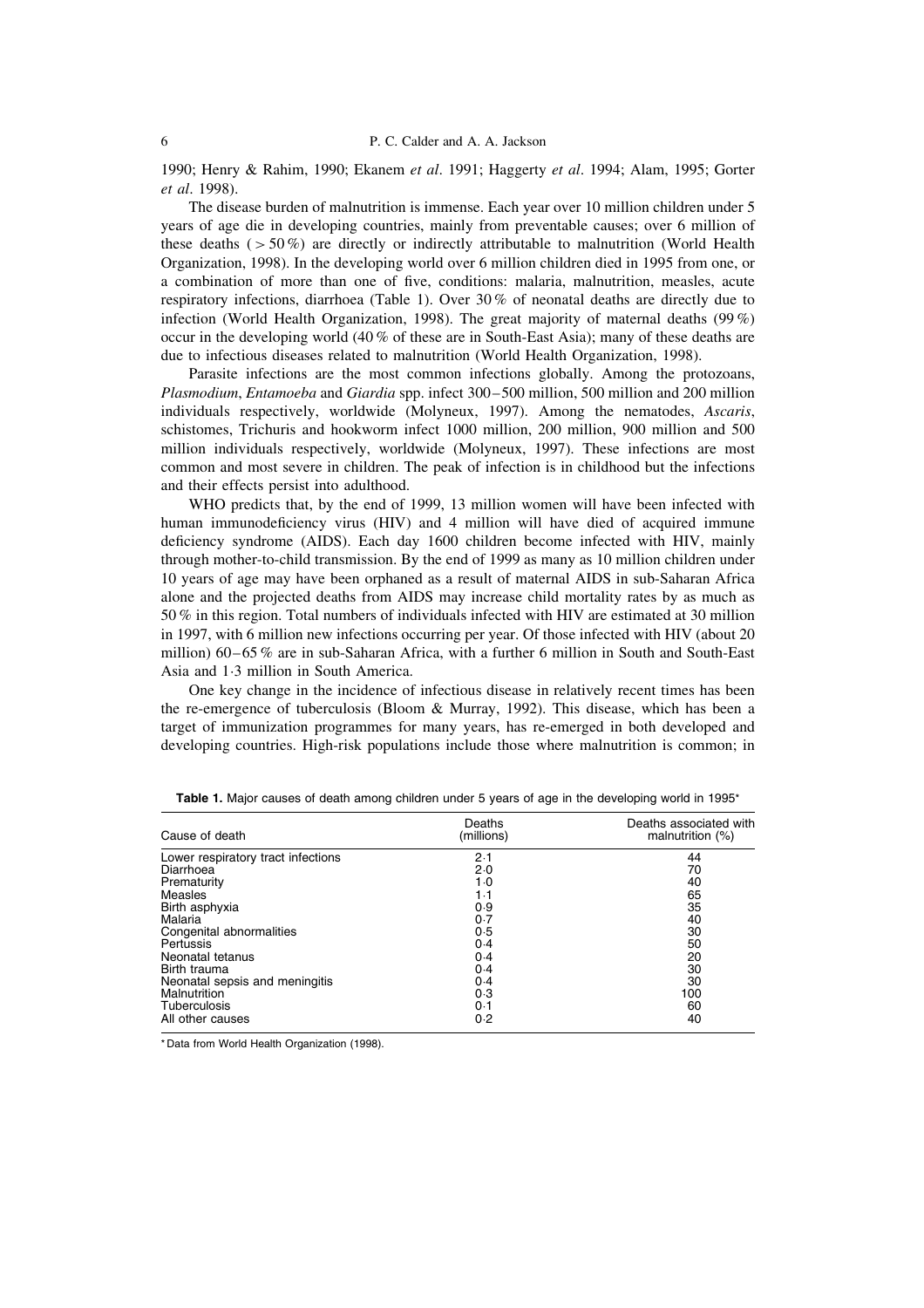| Risk factor                     | Total deaths<br>(millions) | Total deaths<br>(%) | DALY<br>(millions) | Total<br>DALY $(%)$ |
|---------------------------------|----------------------------|---------------------|--------------------|---------------------|
| Malnutrition                    | 5.9                        | 11.7                | 219.6              | 15.9                |
| Poor water, sanitation, hygiene | 2.7                        | 5.3                 | 93.4               | 6.8                 |
| Unsafe sex                      | 1.1                        | 2.2                 | 48.7               | 3.5                 |
| Tobacco                         | 3.0                        | $6-0$               | 36.2               | 2.6                 |
| Alcohol                         | 0.8                        | 1.5                 | 47.7               | 3.5                 |

Table 2. Global burden of disease and injury attributable to selected risk factors\*

DALY, disability-adjusted life years

\* Data from Murray & Lopez (1996)

developing countries the elderly are particularly at risk (Rajagopalan & Yoshikawa, 1998) and this might be associated with their poorer nutrient status and the decline in immune function which accompanies ageing. Remarkably, tuberculosis is now the second most common cause of death in Indonesia (Gross & Schultink, 1997). HIV infection causes a decline in host immune defences and this most likely explains the increased rates of infection of HIV patients with tuberculosis; tuberculosis is a major contributor to the body wasting that accompanies HIV infection in 'Slim disease' (Lucas *et al.* 1994). Globally, there are about  $8.8$  million new cases of tuberculosis each year and it is estimated to cause 3 million deaths per year (World Health Organization, 1995).

The Global Burden of Disease Study (Lopez, 1997) has calculated the future potential years of life lost or lived with a disability (disability-adjusted life years). In 1990 about 1.3 billion disability-adjusted life years were lost as a result of new cases of disease or injury; almost 90% of these occurred in developing countries. Of the major risk factors evaluated, malnutrition was by far the leading contributor to disability-adjusted life years worldwide, causing an estimated 16% of the global burden of disease in 1990 (18% in developing countries), with contributions to disease burden being particularly evident in sub-Saharan Africa (33%) and India (22%) (Lopez, 1997). Malnutrition is the major cause of death, accounting for  $11.7\%$  of total deaths, followed by poor water and sanitation (Table 2) (Murray & Lopez, 1996). The ultimate cost of malnutrition cannot be accurately calculated. It includes visible costs (costs of drugs, hospitalization, transportation, food, treatment of non-nutritional diseases) which can be estimated but the undoubtedly larger invisible costs (including loss of family income and national productivity) cannot be readily quantified but must be immense.

### The incidence of childhood malnutrition

It is estimated that 168 million children under 5 years of age  $(27\%$  of the world's children in this age group) are malnourished (as measured by weight-for-age); 76 % of these children live in Asia, 21% in Africa and 3% in Latin America (World Health Organization, 1998). As many as 206 million children are stunted (i.e. height-for-age more than 2 SD below the mean value of the reference population; this equates to a height-for-age which is  $\lt 90\%$  of the mean value of the reference population). In South Asia as many as 17% of children under 5 years of age are wasted (i.e. weight-for-height more than 2 SD below the mean value of the reference population; this equates to a weight-for-height which is  $< 80\%$  of the mean value of the reference population) and 60% are stunted; figures for the developing world as a whole are 9% and 41% respectively. Worldwide, 160 million children are underweight (weight-for-age more than 2 SD below the mean value of the reference population; this equates to a weight-for-age which is  $<80\%$  of the mean value of the reference population), with over half of these being in South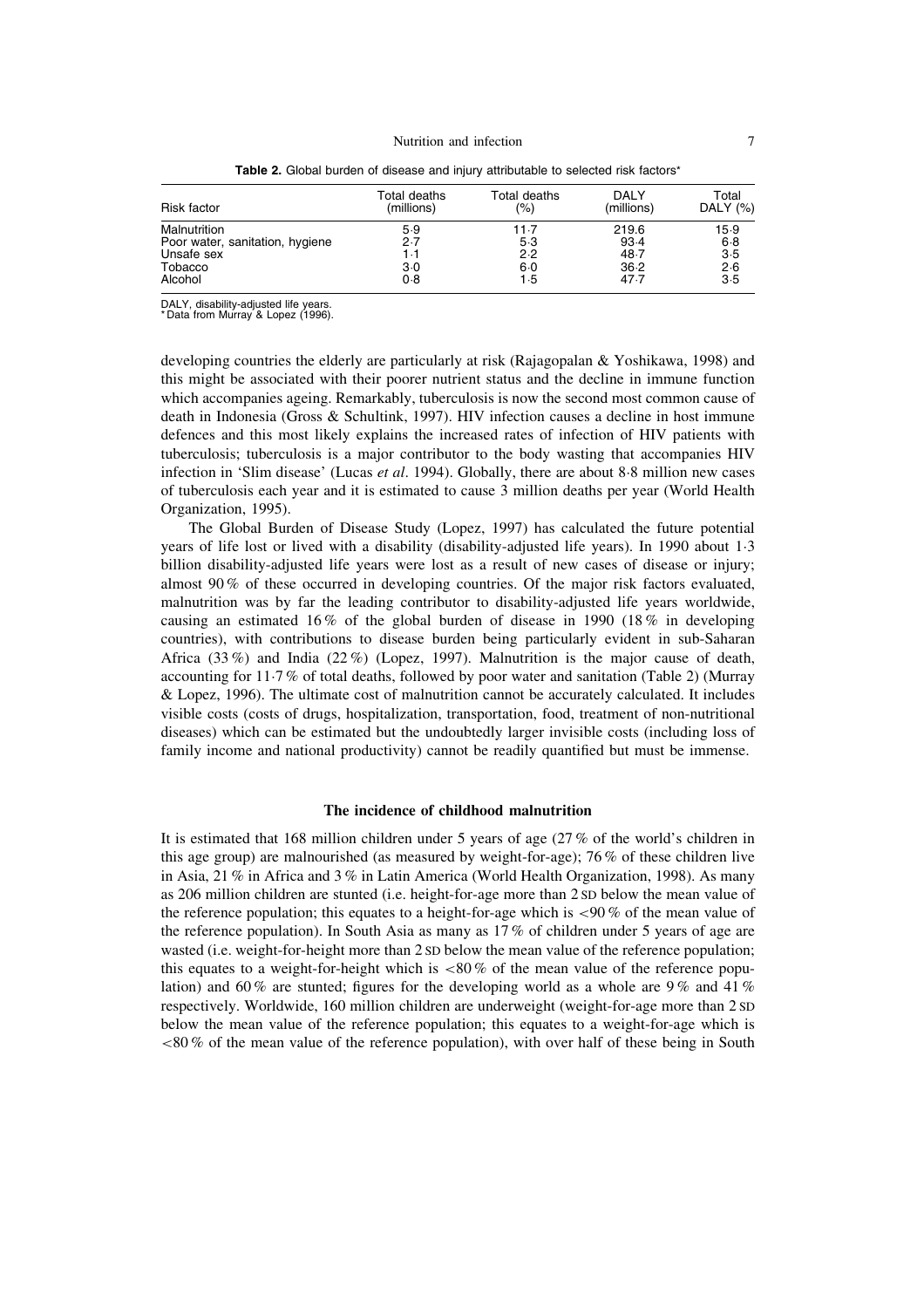| Region                       | Low<br>weight-for-height+<br>(wasted; %) | Low<br>height-for-aget<br>$\:math> (stunted: %)$ | Low<br>weight-for-ages<br>(underweight; %) | Low<br>birthweight $\parallel$<br>(%) |
|------------------------------|------------------------------------------|--------------------------------------------------|--------------------------------------------|---------------------------------------|
| South Asia                   | 17 1                                     | 59.5                                             | 58.3                                       | 33                                    |
| East and South-East Asia     | 5.2                                      | 33.3                                             | 23.6                                       | 11                                    |
| Sub-Saharan Africa           | 7.0                                      | 38.8                                             | 30.2                                       | 16                                    |
| Middle East and North Africa | 8.8                                      | 32.4                                             | 25.3                                       | 10                                    |
| Latin America and Caribbean  | 2.6                                      | 22.7                                             | 12.0                                       | 11                                    |
| Developing countries         | 9 1                                      | 40.7                                             | 33.9                                       | 19                                    |

Table 3. Regional variation in childhood malnutrition\*

\*Data are from United Nations (1994), United Nations International Children's Emergency Fund (1996), Food and Agriculture Organization (1996).<br>
The Philadelphian of the Contract of the Contract of the Veight-for-height more than 2 SD below mean for reference population.

Height-for-age more than 2 sp below mean for reference population.

Tenginero. age more than 2.5b below mean for reference population.<br>Weight-for-age more than 2.5b below mean for reference population.<br>Small for gestational age: <10th centile of expected weight for gestational age for refe

Asia. In Bangladesh 10% of girls aged between 10 and 16 years and over 35% of those who were 15 years of age were stunted (Ahmed *et al.* 1998). In an earlier study from this group, as height-for-age and weight-for-age among Bangladeshi children aged 5-12 years increased, so did serum concentrations of haemoglobin, protein, vitamin A and Zn (Ahmed et al. 1993a). Table 3 provides information on the regional variation in childhood malnutrition.

# Malnutrition predisposes to infections

Good nutrient status is required if the host is to combat infections effectively. Effective protection against invasion of the host by micro-organisms requires an intact skin surface and intact linings of the naso-oesophageal, gastrointestinal and genito-urinary tracts, since these provide a barrier to invasion. This barrier also includes the ability of cells to produce mucous secretions and to maintain other physiological protective mechanisms (e.g. pH). Importantly, the cells in these linings are continually turning over, so that nutrients required for cell growth and replication must be available in order for the protection against infection to be maintained. These barriers to invasion by infectious agents must be effective at all times. The immune response to infection involves a vast increase in cell differentiation and replication, in the production of immunoglobulins and acute-phase proteins and in the production of peptide- and lipid-mediators (cytokines and eicosanoids respectively); clearly, this will require an appropriate supply of nutrients to optimize the response. Finally, a component of the host response to infection is the production of damaging reactive O species; protection of the host from this damage requires an appropriate status of antioxidant protective mechanisms which include

| <b>Table 4.</b> Prevalence of vitamin A and from deficiencies |                                                           |      |                                                          |      |  |  |
|---------------------------------------------------------------|-----------------------------------------------------------|------|----------------------------------------------------------|------|--|--|
|                                                               | Children $<$ 5 years of age with<br>xerophthalmia in 1991 |      | No. of women aged 15 to<br>49 years with low haemoglobin |      |  |  |
| Region                                                        | No.<br>(millions)                                         | %    | No.<br>(millions)                                        | $\%$ |  |  |
| Africa                                                        | 1.3                                                       | 1 .4 | 59.4                                                     | 44   |  |  |
| Latin America                                                 | 0.1                                                       | 0.2  | 32.7                                                     | 31   |  |  |
| South-East Asia including India                               | 10                                                        | 4.2  |                                                          |      |  |  |
| West Pacific including China                                  | 1.4                                                       | 1.3  |                                                          |      |  |  |
| Asia including India and China                                |                                                           |      | $335 - 1$                                                | 45   |  |  |
| Total                                                         | 13.8                                                      | 2.8  | 427                                                      | 44   |  |  |

 $\sim$ لمدارعا  $\sim$   $\sim$  $\ddot{\phantom{a}}$ ومحصورها

\* Data from United Nations (1996).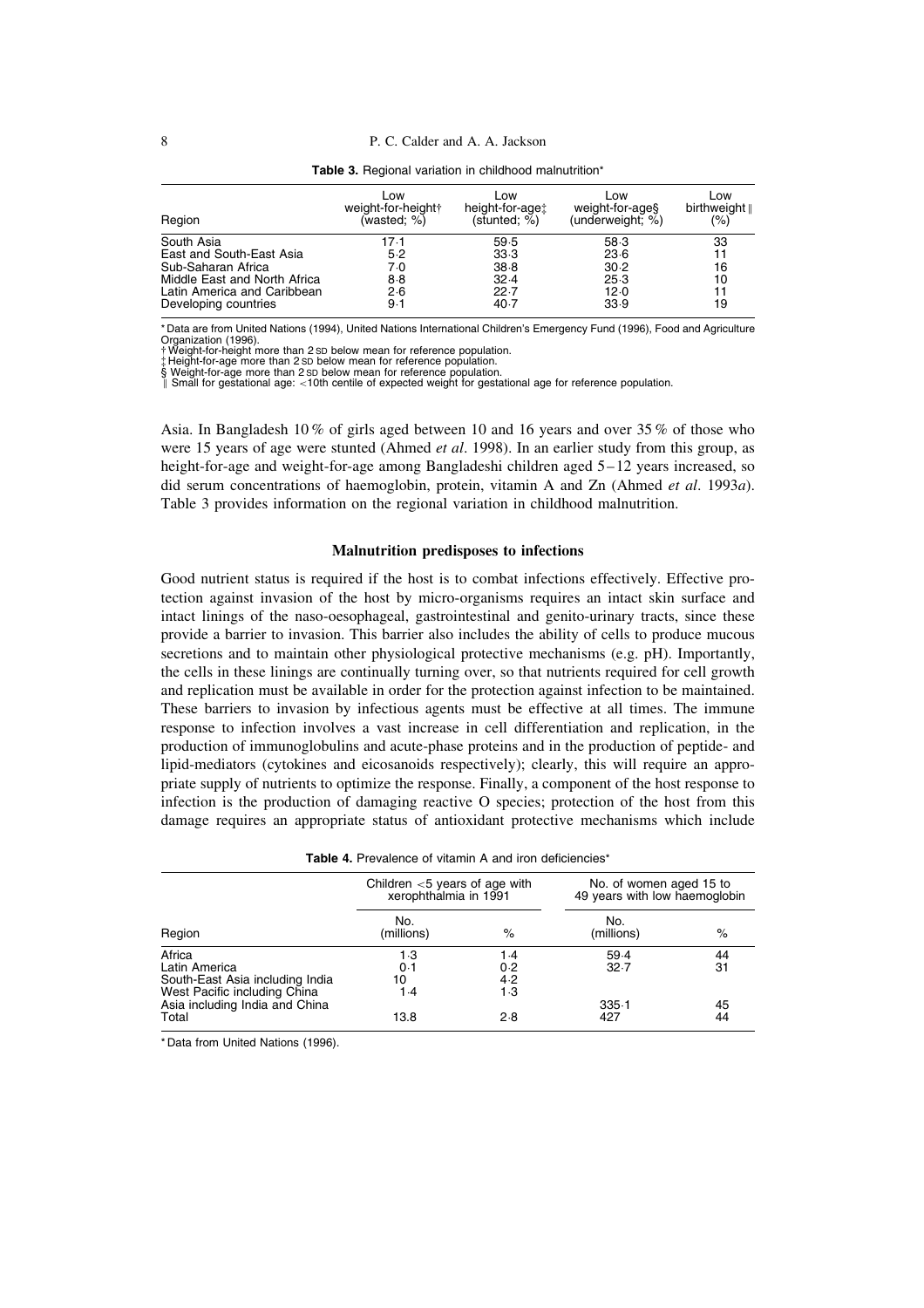antioxidant enzymes (all of which include metal ions such as Fe, Zn, Cu, Mn or Se as an active component), antioxidant vitamins (e.g. vitamin E, vitamin C) and small peptides (e.g. glutathione). Thus, in order to maintain protection against infective agents and to mount a successful response if infected, the host requires a supply of a range of nutrients. It is self-evident that the poorly nourished state is characterized by limited exogenous supply and endogenous reserve of nutrients. Thus, there is a vast body of evidence that many infections are increased in prevalence or severity by specific nutritional deficiencies (Scrimshaw et al. 1968). Table 4 indicates the extent of vitamin A and Fe deficiencies in the developing world.

## Vitamin A

Vitamin A deficiency is associated with increased morbidity and mortality in children (Sommer et al. 1983, 1984; Milton et al. 1987) and may predispose to different types of respiratory infections (Solon et al. 1978; Tielsch et al. 1986; DeSole et al. 1987; Sommer et al. 1987; Bloem et al. 1990); these studies are population-, clinic- and hospital-based. Some populationbased studies fail to detect this association (Brilliant et al. 1985; Stanton et al. 1986; Guiral et al. 1993). However, prospective community-based studies confirm that there is an increased risk of respiratory disease in children with vitamin A deficiency (Sommer et al. 1984; Milton et al. 1987; Vijayaraghavan et al. 1990; Dibley et al. 1996). Vitamin A deficiency renders young children vulnerable to diarrhoea and to severe measles and high mortality (Markowitz et al. 1989; Butler et al. 1993). Although vitamin A deficiency increases the risk of infectious disease, the interaction is bidirectional such that infections can lead to vitamin A deficiency: diarrhoea, respiratory infections, measles, chickenpox and HIV infection are all associated with the development of vitamin A deficiency (Campos et al. 1987; Sommer et al. 1987; Rahman et al. 1996; Semba, 1997). Vitamin A status was not improved despite supplementation in Bangladeshi children with acute respiratory infections (Rahman *et al.* 1996); the authors interpreted this to mean that the presence of disease prevented a return to adequate status.

Vitamin A deficiency is common in HIV patients (Semba, 1997), and low plasma or serum vitamin A levels are associated with accelerated HIV progression (Baum et al. 1995), increased mortality (Semba et al. 1993), higher rates of transmission of HIV from mother to baby (Semba et al. 1994; Greenberg et al. 1997), child growth failure (Semba et al. 1997) and increased HIV load in breast milk and the birth canal (Nduati et al. 1995; John et al. 1997; Mostad et al. 1997). Breast milk is an important route of transmission of HIV from mother to child; the incidence of postnatal transmission of HIV through breast-feeding ranges from 4 to 32%. Replacement feeding is the most effective measure to decrease transmission of HIV via breast milk; alternative measures include halting breast-feeding and using animal milk, or heat-treating breast milk.

#### Iron

Fe deficiency is the most common nutritional deficiency worldwide, affecting 1 billion people, particularly women of reproductive age and young children (United Nations, 1996). Anaemia among these groups is high in many regions (e.g.  $77\%$  of non-pregnant females aged 15-45 years in Bangladesh had haemoglobin levels below  $100 g/l$ ; Kolsteren et al. 1999). Fe deficiency is associated with gastrointestinal and respiratory infections (Berger et al. 1992). However, the influence of Fe status on infection is complicated by the fact that micro-organisms also require Fe (Payne & Finkelstein, 1978). Thus, low Fe status should protect against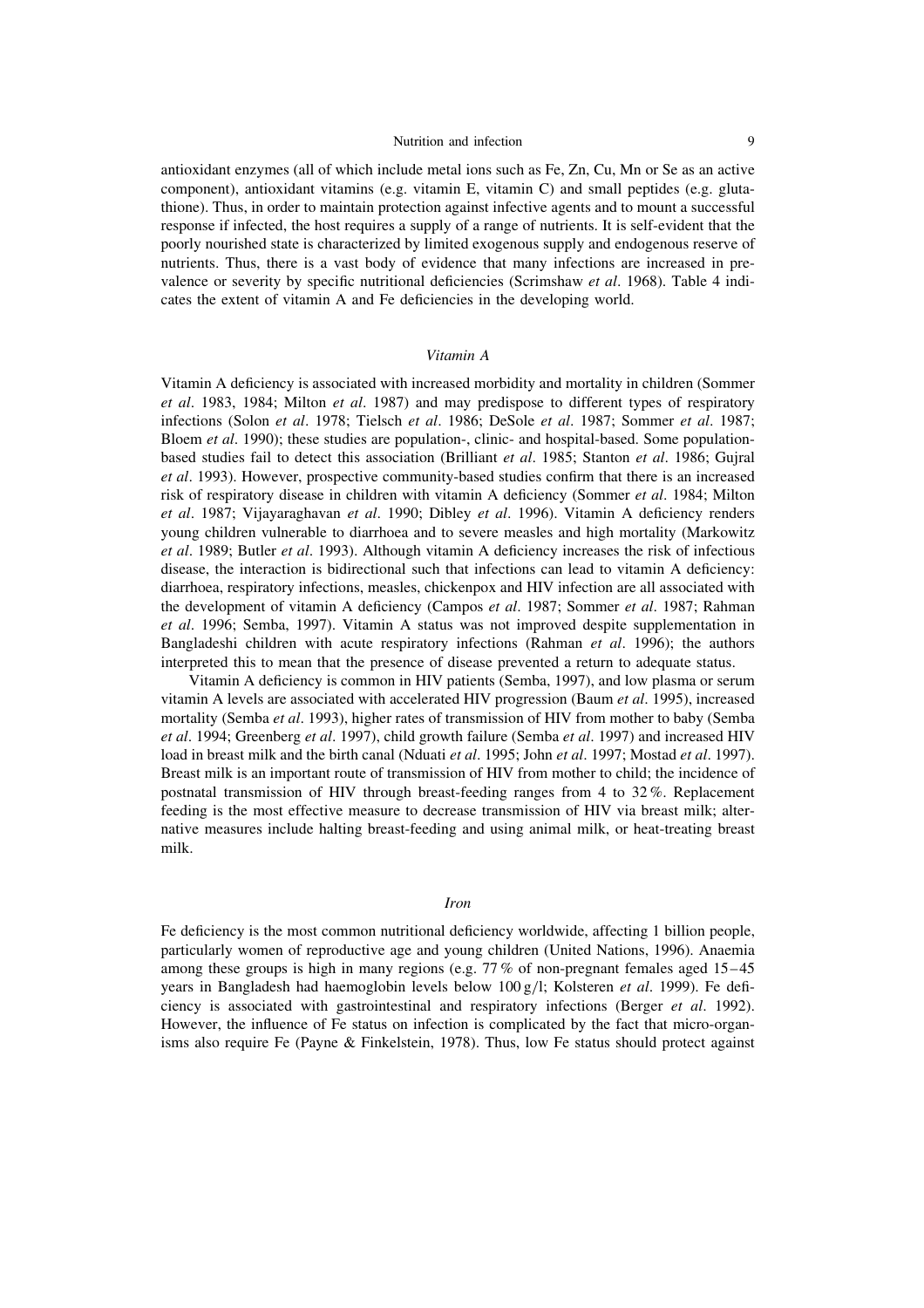the spread of infection and mechanisms have developed for withholding Fe from invading organisms: these include the higher affinity for Fe of lactoferrin than bacterial siderophores, and the sequestration of lactoferrin by macrophages once it has reached 40  $\%$  saturation with Fe (Birgens et al. 1983; Baynes et al. 1986). Lactoferrin is found in human breast milk and probably plays a role in defence of the infant (Bullen *et al.* 1972). Thus, there is competition for Fe between the host immune system, host stores and invading pathogens.

The situation regarding Fe status and malaria is also complicated by the fact that it is the erythrocyte which is parasitized. The malaria parasite is totally dependent upon the erythrocytes of the host to complete its life cycle. This might explain the observation that malaria is more common in Fe-replete than Fe-deficient individuals (Oppenheimer et al. 1986).

# Zinc

Zn deficiency is probably more widespread than is currently appreciated and may be an important contributor to childhood morbidity. Low plasma Zn levels predict the subsequent development of lower respiratory tract infections and diarrhoea among Indian infants (Bahl et al. 1988). Indeed, diarrhoea is considered a symptom of Zn deficiency. Low serum Zn is associated with more rapid HIV disease progression in homosexual men (Graham et al. 1991; Baum et al. 1995).

# Other nutrients

In animal studies, as the level of protein in the diet decreases so the level of malaria parasitaemia and mortality decrease (Edirisinghe et al. 1981). However, this is not borne out in human subjects, where protein–energy malnutrition did not protect against malaria (Snow et al. 1991); however, this latter study did note that children experiencing clinical attacks with high parasitaemias tended to have higher weight-for-age at the start of the transmission season than children whose malaria attacks were associated with lower parasitaemia. Malaria parasites in erythrocytes are susceptible to oxidative stress. In animal models, decreasing vitamin E in the diet or feeding fish oil decreases parasitaemia and increases survival (Fevang et al. 1995; Levander et al. 1995; Taylor et al. 1997). Riboflavin deficiency also appears to protect against malaria, possibly owing to induction of oxidative stress (Das et al. 1990). Se deficiency was noted to be common in HIV infection and was linked to increased mortality (Baum et al. 1997). Many HIV patients have decreased circulating concentrations of vitamins  $B_2$ ,  $B_6$ ,  $B_{12}$ , and C and niacin (see Semba & Tang, 1999).

### Infections can cause malnutrition and can decrease growth in childhood

# Infections can cause malnutrition

Infections can alter nutritional status, mediated by changes in dietary intake, absorption, and nutrient requirements and losses of endogenous nutrients. Coupled with one or more existing nutrient deficiencies, the effect of infection can be particularly detrimental.

Infection is characterized by anorexia. Clearly, a reduction in food intake (anorexia) will result in reduced intake of all macro- and micronutrients. This could lead to nutrient deficiencies even if the host was not already deficient and it could make existing borderline

10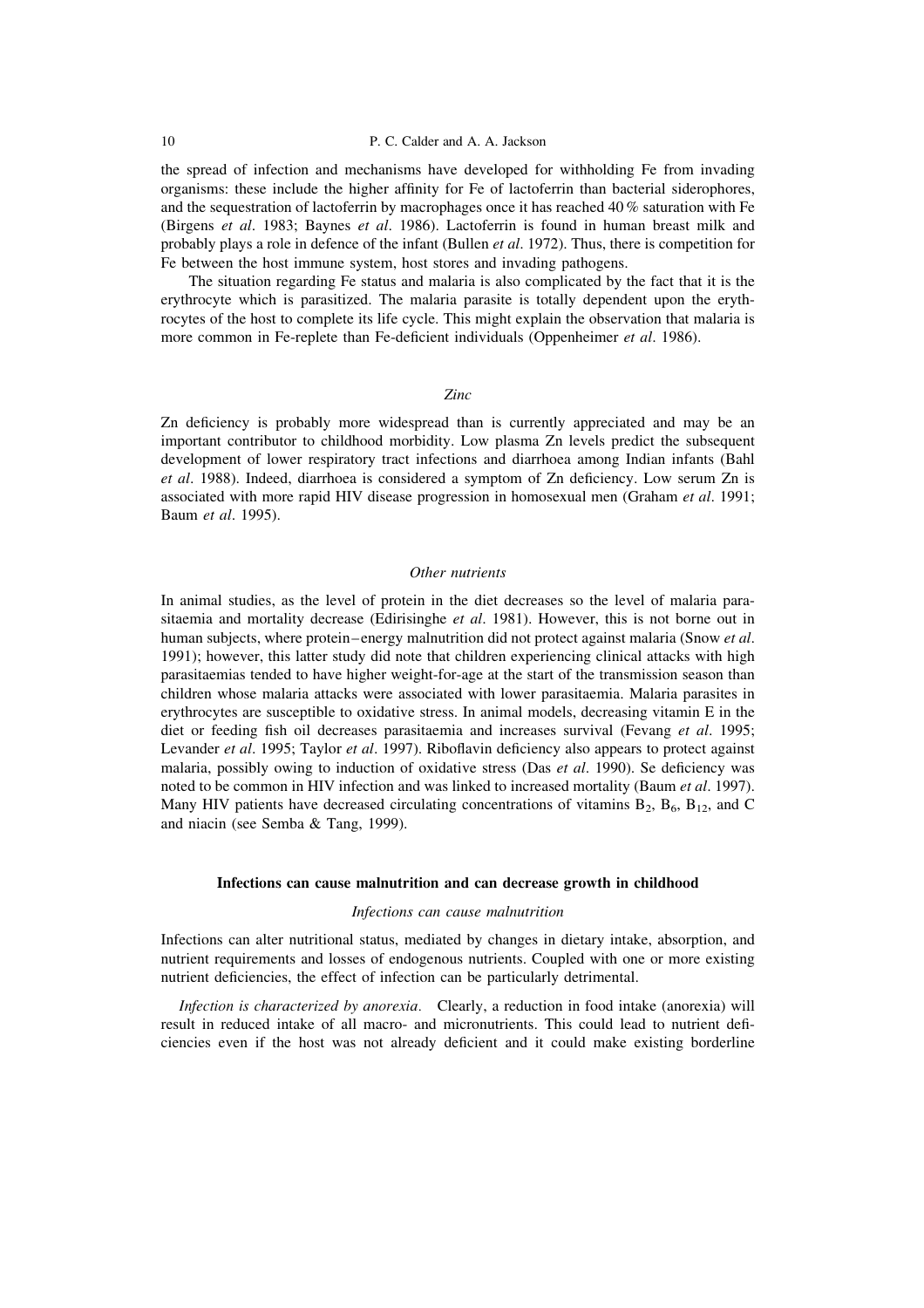deficiencies apparent. Guatemalan children with acute respiratory infections or diarrhoea consumed 8 and 18% less dietary energy per day respectively, than children without these infections (Martorell et al. 1980). In Bangladeshi children less than 5 years old, dietary energy intake was reduced by more than 40% during the acute stage of diarrhoea compared with that after recovery (Molla et al. 1983b). Energy intake among infants who were exclusively or partly breast-fed was less affected by illness, suggesting a protective effect of breast-feeding (Brown *et al.* 1990). Indeed, when energy intakes from breast milk and from other foods were examined separately, only the intakes from non-breast milk sources declined significantly (Brown *et al.* 1990). African children examined during the acute phase of measles consumed 75% less dietary energy than they did after recovery (Duggan et al. 1986). Withdrawal of food from individuals with fever, diarrhoea or other symptoms of infection is a common practice that will exacerbate the effects of anorexia. However, it is difficult to separate the effects of anorexia and food withdrawal but the combination could be devastating to the individual.

Infection is characterized by nutrient malabsorption and loss. The range of infections associated with nutrient malabsorption is wide and includes bacteria, viruses, protozoa and intestinal helminths. Apparent protein absorption by children in Panama with diarrhoea was generally reduced by  $10-30\%$  and sometimes by as much as  $40\%$  (see Scrimshaw & San-Giovanni, 1997). In Bangladesh, absorption during diarrhoea caused by rotavirus averaged 43 % for N, 42 % for fat, 74 % for carbohydrate and 55 % for total energy (Molla *et al.* 1983*a*); absorption during diarrhoea caused by enteropathogenic *Escherichia coli* and *Shigella* spp. was slightly higher. Rates of absorption of macronutrients for healthy children would be expected to be  $> 90\%$ . Infection blocks Fe absorption (Cartwright *et al.* 1946). Vitamin A malabsorption also occurs during infections: children with acute diarrhoea, Ascaris infection or respiratory infections absorbed only  $30-70\%$  of ingested vitamin A (Sivakumar & Reddy, 1972, 1975). In contrast to these findings, Ahmed *et al.* (1993*b*) reported efficient ( $> 95\%$ ) absorption of a vitamin A dose among Ascaris-infected children in Bangladesh. Diarrhoea results in loss of Zn and Cu (Castillo-Duran et al. 1988). Measles infection increases nutrient losses in the faeces (Reddy et al. 1986; Markowitz et al. 1989; Butler et al. 1993). Diarrhoea and malabsorption of fat, carbohydrate, fat-soluble vitamins and vitamin  $B_{12}$  appear to be common to all stages of HIV infection (Miller et al. 1988, 1991; Harriman et al. 1989; Ehrenpreis et al. 1994; Castaldo et al. 1996; Koch et al. 1996).

Apart from malabsorption, nutrients may also be lost through the facees as a result of damage to the intestinal wall. Measles and diarrhoea, especially due to Shigella, can lead to protein loss in the faeces. Nearly 65% of patients with enterotoxigenic E. coli and 40% of those with rotavirus diarrhoea had excessive losses of protein in their faeces (see Scrimshaw & SanGiovanni, 1997). In patients with shigellosis, 100–500 ml serum was lost in the facces each day (see Scrimshaw & SanGiovanni, 1997). Intestinal helminths, especially hookworm infections, cause gastrointestinal loss of blood (and energy) and these are a major cause of Fedeficiency anaemia in some regions. Each adult hookworm can cause a loss of up to 250 mg blood and  $4.2$  kJ energy per d (Briscoe, 1979). Less than one-half of Fe lost this way is reabsorbed. Total blood loss during helminth infection could be greater than 5 ml/d (Pawlowski et al. 1991). Severe infection with whipworm (*Trichuris* spp.) alters the large intestine mucosa leading to loss of erythrocytes and plasma; this infection is associated with decreased haemoglobin levels, reduced erythrocyte volume and reduced erythrocyte haemoglobin (Ramdath et al. 1995). Haemoglobin concentration is negatively associated with the number of *Trichuris* eggs appearing in the faeces, a measure of infestation (Ramdath et al. 1995). Infection with Schistosoma haematobium, which directly damages the wall of the bladder, can lead to blood loss in the urine and this can contribute to Fe deficiency. Protein and nutrients are also lost in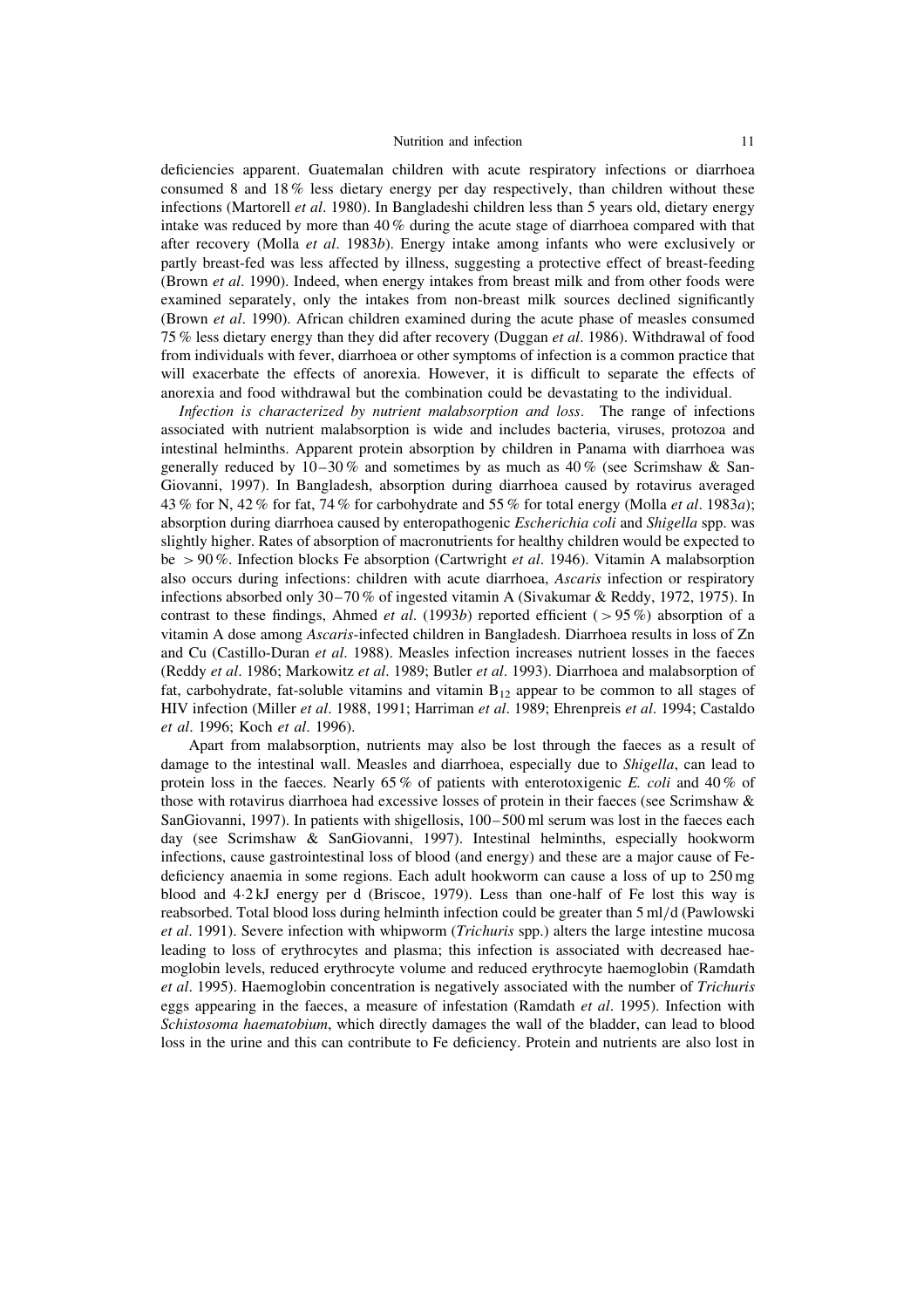the urine as a result of infection; of importance is the loss of retinol-binding protein (the serum transport protein for vitamin A) which is lost increasingly in the urine as the severity of infections increases (Stephenson et al. 1994).

Infection is characterized by increased resting energy expenditure. Infection increases BMR: there is a 13% increase for each  $1^{\circ}$  increase in body temperature. During a period of high fever, metabolism may increase by nearly one-third (DuBois, 1936), so increasing the requirement for energy-yielding nutrients and the cofactors which participate in their metabolism. This places a significant drain on body pools of nutrients particularly when coupled with anorexia, diarrhoea and other nutrient losses (e.g. in urine and sweat). The increase in resting energy expenditure has been well documented in HIV infection (Melchior et al. 1993). Asymptomatic HIV-infected individuals had a 16% greater resting energy expenditure than uninfected individuals, while HIV-infected subjects who also had other opportunistic infections had a 57% greater resting energy expenditure than controls. The increased energy expenditure often occurs in combination with anorexia and malabsorption, resulting in body wasting (for review see Macallan, 1998). Macallan et al. (1995) showed that the weight loss among British adults with HIV infection was largely a consequence of reduced energy intake, rather than increased energy expenditure.

Infection is characterized by altered metabolism and redistribution of nutrients. The acutephase response is the name given to the metabolic response to infections (and often to immunization) and it includes the onset of fever and anorexia, the production of specific 'acutephase reactants' and the activation and proliferation of immune cells. Such a catabolic response occurs with all infections even when they are subclinical (Beisel, 1972, 1975; Keusch & Farthing, 1986). This serves to cause redistribution of nutrients away from skeletal muscle and adipose tissue and towards the host immune response. This redistribution is mediated by production of pro-inflammatory cytokines by leucocytes and associated endocrine changes. These lead to mobilization of amino acids, primarily from skeletal muscle, which are used as gluconeogenic substrates in the liver with the N released being lost in the urine. Some of the amino acids are used by the liver for the synthesis of the so-called acute-phase proteins and by leucocytes and other cells for synthesis of immunoglobulins and cytokines. The average loss of protein over a range of infections has been estimated to be  $0.6 g/kg$  per d (Powanda, 1977). Diseases associated with diarrhoea or dysentery produce a higher protein loss than this  $(0.9 g/kg$  per d), with severe infections such as typhoid fever inducing even greater loss  $(1.2 g/kg$  per d) (Powanda, 1977). Tuberculosis infection leads to loss of both lean and fat tissue by  $15-20\%$  (Onwubalili, 1988). Kennedy *et al.* (1996) showed that anti-tuberculosis drugs caused weight gain in all subjects studied. The metabolic response to infection also results in increased oxidant stress (Grimble, 1999), which can potentially deplete reserves of cellular and plasma antioxidant vitamins (vitamin E, vitamin C,  $\beta$ -carotene; Grimble, 1999).

One metabolic consequence of infection is a decrease in serum Fe, Zn and vitamin A concentrations. There are contrasting views as to the role of this: one is that the nutrients are preferentially moved to tissue sites to promote host defence and the other is that they are cleared from the circulation in order to deprive pathogens of nutrients that they need. These alternatives are important in understanding the meaning and role of changes in plasma concentrations and in designing appropriate nutritional interventions. For example, it might be wrong to interpret low blood levels as defining a deficiency state. Correspondingly, it may be unwise or even impossible to restore 'normal' circulating levels of micronutrients during episodes of infection. Furthermore, an infection which causes diarrhoea and so results in vitamin A, Fe and Zn loss in the faeces, involves an interaction between redistribution of these nutrients within the body and loss of these nutrients from the body.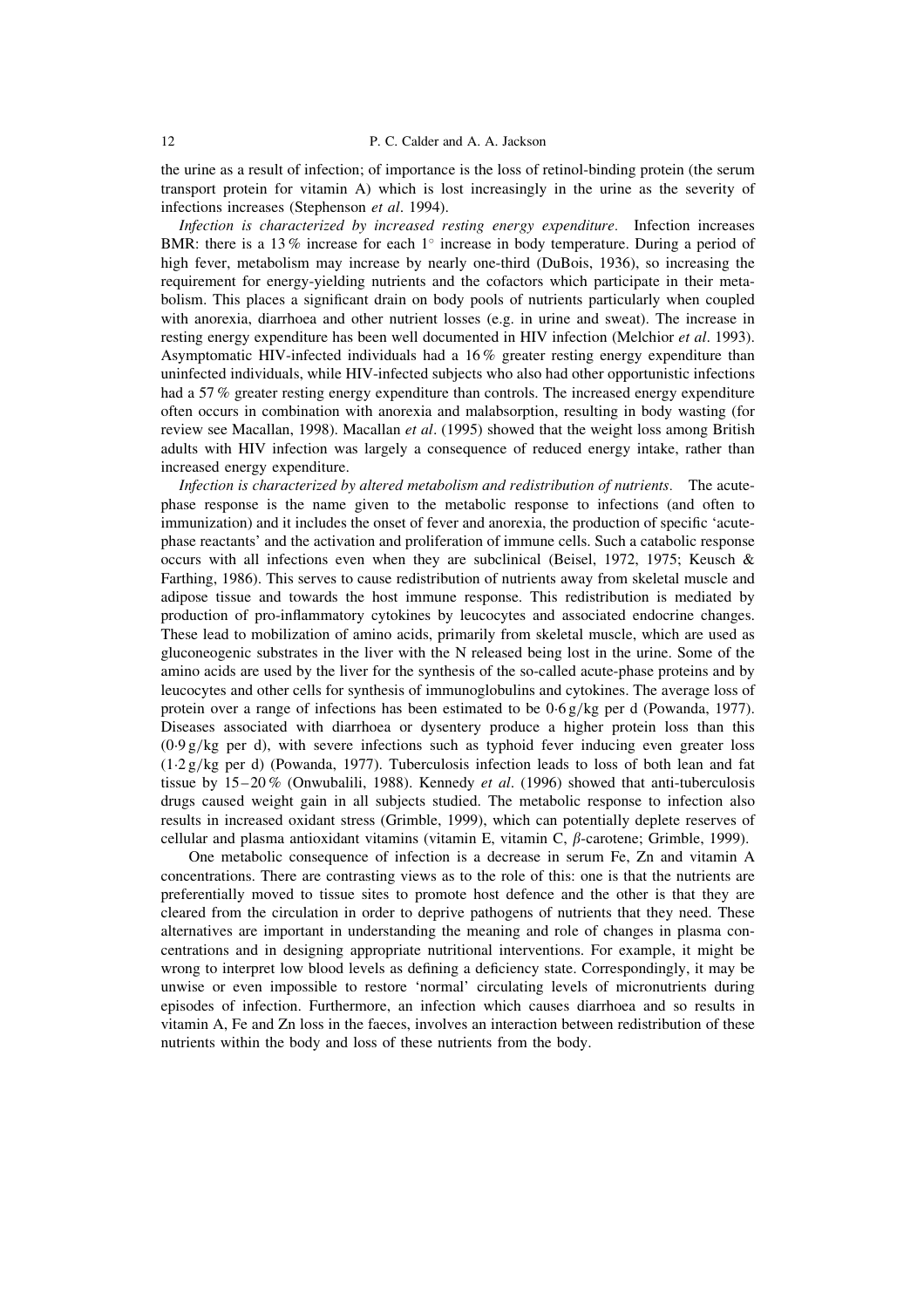# Childhood infections decrease growth

Mata et al. (1977) (see also Mata, 1992) very elegantly showed the relationship between nutrition, infection and growth in children. Fig. 3 shows the growth curve of an individual child: before weaning (about 6 months of age) the child is growing at the expected rate, despite the occurrence of infections. After weaning there is a high incidence of infections (particularly those due to diarrhoeal pathogens) and these episodes of infection are associated with weight loss. The high frequency of infections also limits the opportunity for catch-up growth between episodes of infection.

Diminished weight gain, an indicator of infection and/or malnutrition, has been associated with increased rates of diarrhoeal and respiratory diseases in a number of studies (e.g. Ballard & Neumann, 1995). As weight-for-age decreases so the duration and severity of diarrhoea increases (Martorell et al. 1975; Condon-Paolini et al. 1977; Rowland et al. 1977; Black et al. 1984; Zumrawi et al. 1987; Briend et al. 1989; Lutter et al. 1989; Moy et al. 1994; Morris et al. 1996).



Fig. 3. Association between repeated episodes of infection and weight gain of a Guatemalan child during the first 3 years of life.  $(o - o)$  The weight of the child;  $(\bullet - \cdot \bullet)$ , the median of the weightfor-age standard curve; A, abcess; BC, bronchitis; BN, bronchopneumonia; CONJ, conjunctivitis; D, diarrhoea; I, impetigo; M, measles; S, stomatitis; T, oral thrush; URI, upper respiratory tract infection. The length of the horizontal lines indicates the duration of individual episodes of infectious disease. Adequate growth was seen during the period of exclusive breast-feeding and subsequent weight loss was associated with periods of infection. Reproduced from Mata et al. (1977) with permission from the American Society for Clinical Nutrition.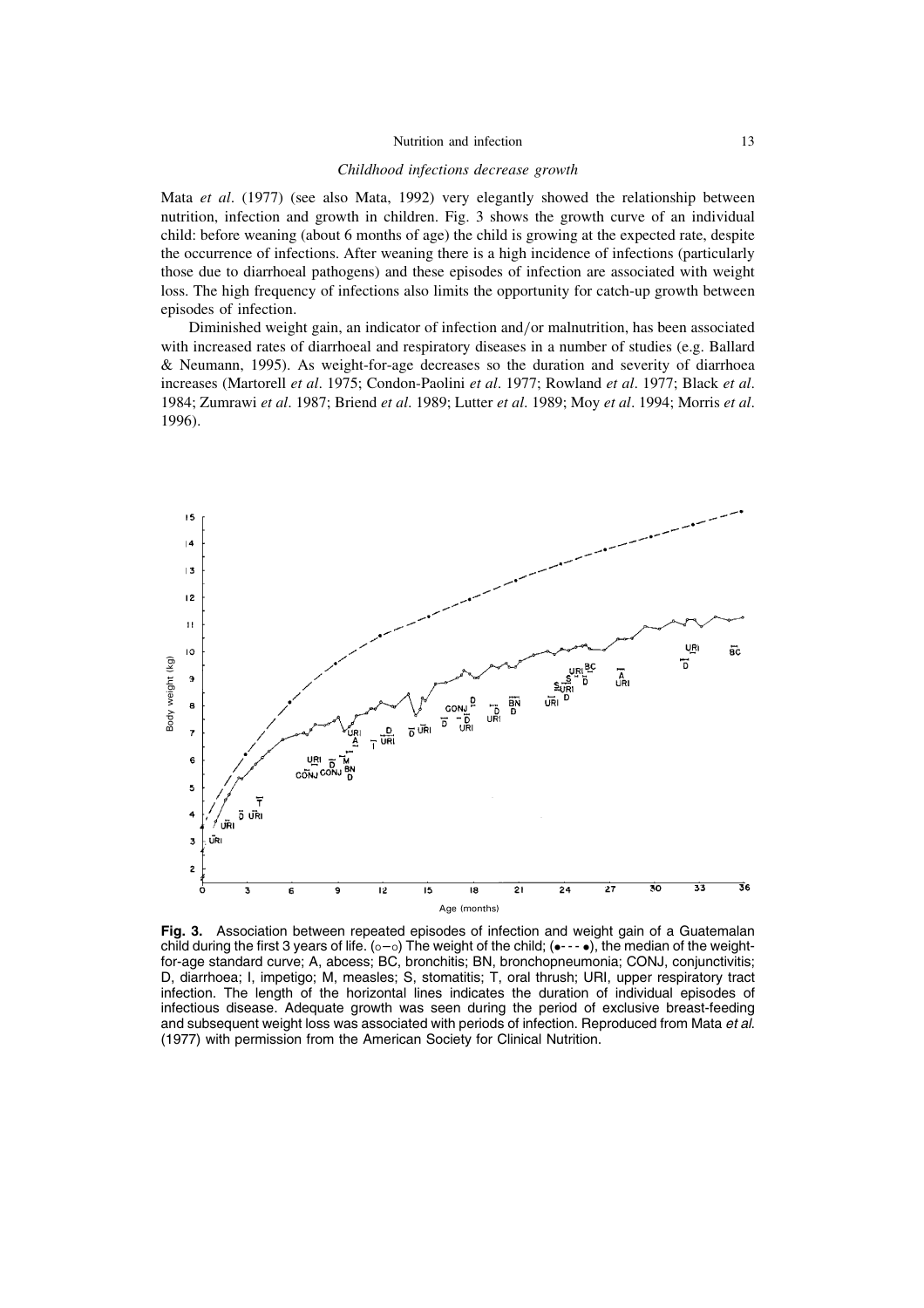### P. C. Calder and A. A. Jackson

The association between infections and linear growth is more difficult to document than the association with weight. This is because height does not decrease (weight does) and because longer time intervals are required to document linear growth than to document weight changes. However, such associations have been observed. A longitudinal study of Guatemalan children (<7 years of age) found that those with a high prevalence of diarrhoea had slower linear growth than those with a low prevalence (Martorell *et al.* 1975). In the Gambia, infants in the first year of life showed reduced increase in length (by about 1 mm/week) during diarrhoea compared with their own growth rate during diarrhoea-free periods (Rowland *et al.* 1977). A similar study in rural Bangladesh showed that a child without diarrhoea would gain on average 42 mm/year more than a child with the average prevalence of diarrhoea (13 % of days) (Black *et al.* 1984). However, not all diarrhoeal pathogens appear to have the same impact on growth; Shigella infection was associated with impaired linear growth whereas infection with E. coli or rotavirus was not (Black et al. 1984). In Brazil, hospitalization of children for either diarrhoea or pneumonia during a 2-year period was associated with diminished linear growth over that period of time, with the effect of diarrhoea being greater than that of pneumonia (Victora et al. 1990). Infection with *Ascaris* and other gut helminths is associated with impaired linear growth (Stephenson, 1987; Hlaing, 1993). Early infection with HIV is also associated with impaired linear growth: a 6-year longitudinal study of the growth of infants born to HIV-infected mothers showed that those infants who were infected perinatally with HIV had impaired linear growth by 15 months of age compared with infants who were not HIV infected and eventually had a height deficit of about 80 mm (Saavedra et al. 1995). Interestingly, this impairment of linear growth was apparent well before an impairment in weight gain (which was not decreased until 36 months of age; Saavedra et al. 1995), suggesting that HIV infection might have a specific effect on long-bone growth, perhaps by infection of osteoclasts by HIV.

The urinary lactulose: mannitol ratio, an indicator of gut permeability, increased as infant growth (height or weight) decreased, suggesting that impaired growth is associated with gut dysfunction (Lunn et al. 1991) which will, in turn, decrease nutrient availability.

#### **Nutrition and immune function**

There is now overwhelming evidence from both animal studies and studies with human subjects that particular nutrients are required for an optimal immune response and that deficiencies in one or more of these nutrients diminish immune function and provide a window of opportunity for infectious agents. It is logical that multiple nutrient deficiencies might have a more significant impact on immune function, and so on resistance to infection, than would a single nutrient deficiency.

A large number of studies in animals have demonstrated the adverse effects of protein deficiency on immunity and these effects have been confirmed in various human settings (e.g. Chandra, 1975, 1979, 1983b; Chandra et al. 1982, 1984). It is not surprising that protein deficiency diminishes immune responses and increases susceptibility to infection because immune defences are dependent upon cell replication and the production of proteins with biological activities (e.g. immunoglobulins, cytokines, acute-phase proteins). Practically all forms of immunity may be affected by protein–energy malnutrition, but non-specific defences and cell-mediated immunity are more severely affected than humoral (antibody) responses (Table 5) (for review see Kuvibidila *et al.* 1993); indeed, circulating concentrations of immunoglobulins are often unaffected by malnutrition (see Kuvibidila et al. 1993). That impaired immunity has a functional consequence was shown by a study in malnourished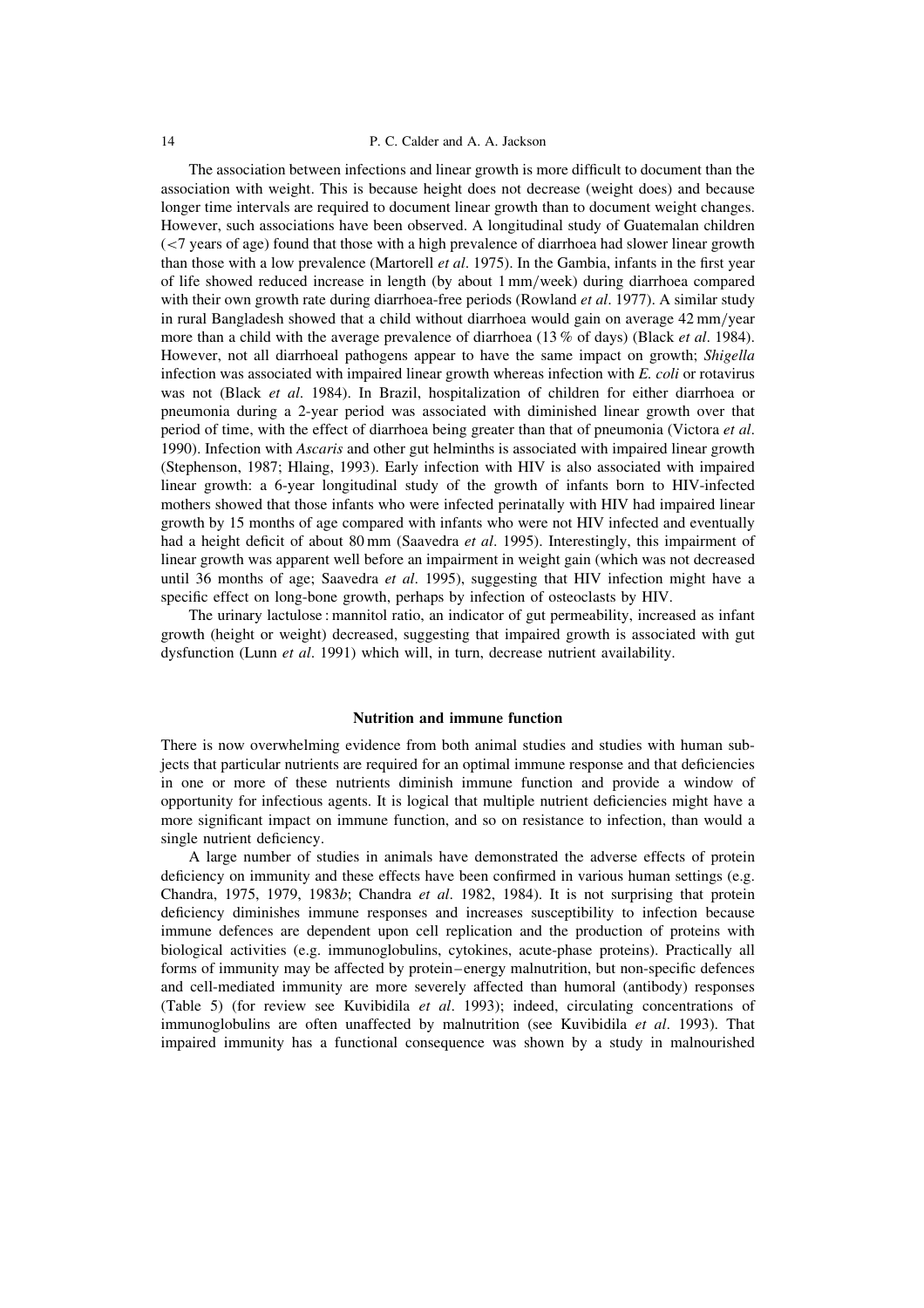Table 5. The effect of protein-energy malnutrition on immune function

| Function and/or test                    | Response |
|-----------------------------------------|----------|
| Weight of thymus, spleen, tonsils       |          |
| Leucocyte counts                        |          |
| T lymphocytes in blood                  |          |
| CD4 cells in blood                      |          |
| CD8 cells in blood                      |          |
| CD4: CD8 in blood                       |          |
| Blood lymphocyte proliferation          |          |
| TNF, IL-1 and IL-6 production           |          |
| IL-2 and IFN- $\gamma$ production       |          |
| B lymphocytes in blood                  | ⇔        |
| Antibody response                       | ⇔        |
| Immunoglobulin A in tears, saliva       |          |
| Thymulin levels in blood                |          |
| Activity of leucocytes to kill bacteria |          |
| Delayed-type hypersensitivity response  |          |

 $\Downarrow$ , Decreased;  $\Leftrightarrow$ , not affected; TNF, tumour necrosis factor; IL, interleukin; IFN, interferon.

Bangladeshi children: those who showed the fewest skin reactions to common bacterial antigens (i.e. the weakest cell-mediated immune response) had a greater incidence of diarrhoeal disease (Koster et al. 1987; Baqui et al. 1993). In addition to reduced protein availability, deficiencies in specific amino acids may affect immune function.

Experimental animals made deficient in vitamin A have impaired immunity (Table 6) and increased susceptibility to infection (for review see Semba, 1998). Vitamin A-deficient mice were more susceptible to rotavirus infection (Ahmed et al. 1990), and had lower serum specific antibody levels after challenge with rotavirus and a decreased delayed-type hypersensitivity response (Ahmed et al. 1991). Vitamin A is also essential for maintaining epidermal and mucosal integrity, and vitamin A-deficient mice had histopathological changes in the gut mucosa consistent with a breakdown in gut barrier integrity and had a decreased number of goblet cells in the small intestine villi, suggestive of impaired mucus secretion (Ahmed et al. 1990).

Fe deficiency has multiple effects on immune function (Table 6) (for review see Sherman & Spear, 1993). There was a positive correlation between Fe status in malnourished Indian children and lymphocyte proliferation, phagocytic respiratory burst and bacterial killing by phagocytes (Chandra, 2000). Natural killer cell activity and interleukin 2 production are enhanced when Fe-deficient children are given Fe supplements (Chandra, 2000).

Zn deficiency in animals is associated with a wide range of immune impairments including thymic atrophy, depressed cell-mediated immunity and increased susceptibility to infections (Table 6) (for review see Fraker et al. 1993). In acrodermatitis enteropathica, which is char-

|                                                        |                  |                         | Effect on                   |                    |            |
|--------------------------------------------------------|------------------|-------------------------|-----------------------------|--------------------|------------|
| Nutrient deficiency                                    | Thymus<br>weight | No. of T<br>lymphocytes | Lymphocyte<br>proliferation | IL-2<br>production | <b>DTH</b> |
| Vitamin A<br><b>Iron</b><br>Zinc<br>Selenium<br>Copper |                  |                         |                             |                    |            |

|  |  |  |  |  | <b>Table 6.</b> The effect of nutrient deficiencies on immune function |  |  |  |
|--|--|--|--|--|------------------------------------------------------------------------|--|--|--|
|--|--|--|--|--|------------------------------------------------------------------------|--|--|--|

#, Decreased; IL, interleukin; DTH, delayed-type hypersensitivity.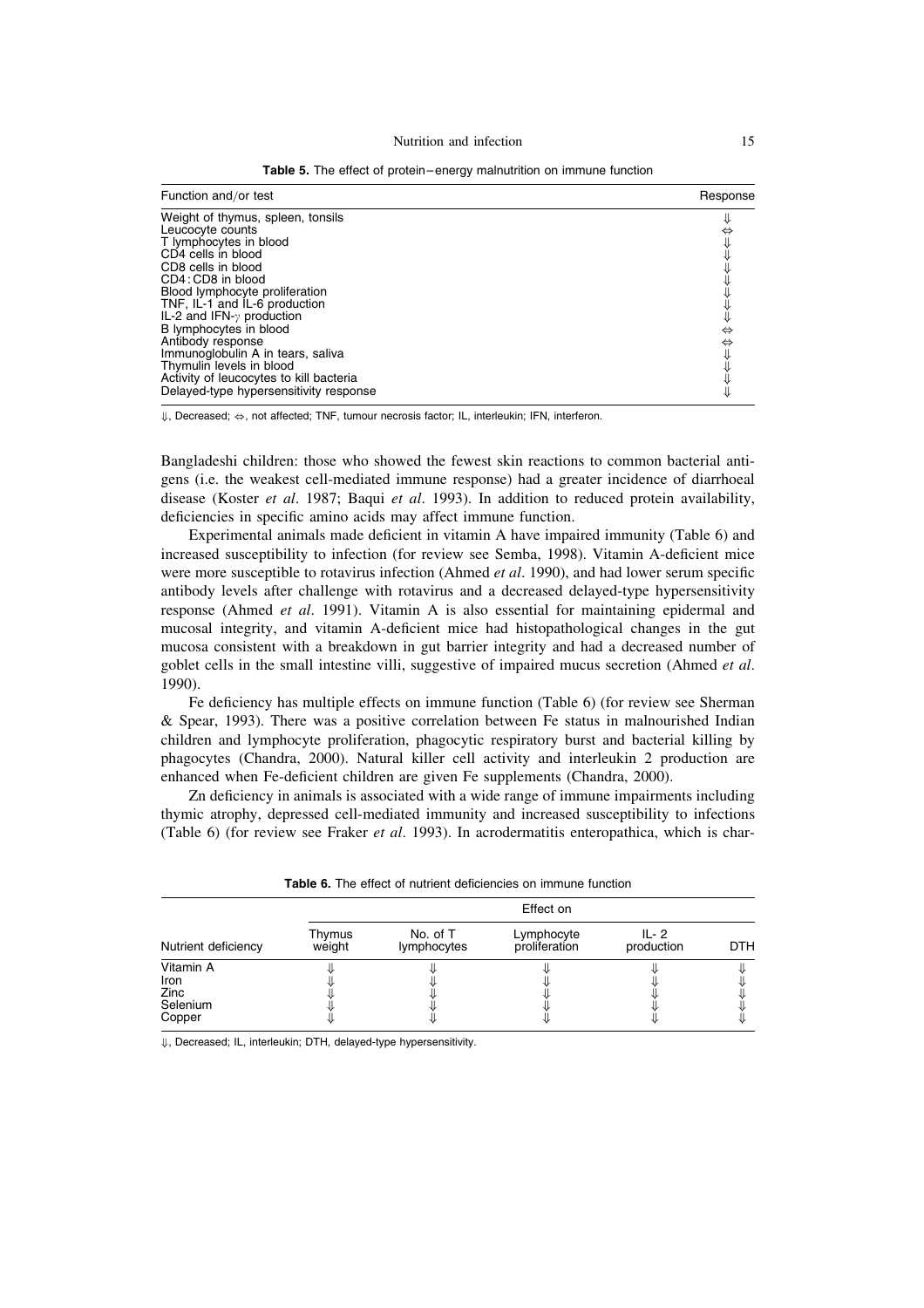### P. C. Calder and A. A. Jackson

acterized by reduced intestinal Zn absorption, thymic atrophy, impaired lymphocyte development and reduced lymphocyte responsiveness are observed. Zn administration to such patients and others with Zn deficiency improves immune-cell function and the delayed-type hypersensitivity response (Shankar & Prasad, 1998). Malnourished Zn-deficient children given Zn  $(2 \text{ mg/kg}$  body weight per d for 10d) had increased thymus size as judged by radiography (Golden et al. 1977). Topical application of Zn to malnourished children improved the delayedtype hypersensitivity response in the area of skin on which the application was made (Golden *et al.* 1978). Zn administration to pre-term low body weight infants  $(1 \text{ mg/kg} \text{ per d for } 30 \text{ d})$ increased the number of circulating T lymphocytes and lymphocyte proliferation (Chandra, 1991). Providing 5 mg Zn/d to low birth weight, small-for-gestational-age infants for 6 months increased measures of cell-mediated immune function and decreased the incidence of gastrointestinal and upper respiratory tract infections (Lira *et al.* 1998); a Zn dose of  $1 \text{ mg/d}$  was without effect. Zn-sufficient mice had a lower helminth burden than those which were Zn or protein deficient (Shi et al. 1998). Excessive Zn intakes impair immune responses: for example, 150 mg Zn given twice daily for 6 weeks to young adult human subjects decreased lymphocyte and phagocyte function (Chandra, 1984).

Cu deficiency impairs immune function in experimental animals, and Cu deficiency in experimental animals is associated with increased morbidity and mortality to a Salmonella typhimurium challenge (for reviews see Prohaska & Failla, 1993; Failla & Hopkins, 1998). Children with Menke's syndrome, a rare congenital disease resulting in Cu deficiency, have increased bacterial infections, diarrhoea and pneumonia (Vyas and Chandra, 1983).

Deficiencies in many other micronutrients including Mg, Se, vitamin C,  $\beta$ -carotene, pyridoxine, folic acid, vitamin  $B_{12}$  and vitamin E reduce immune function in experimental animals and in human populations (for reviews see Bendich, 1993; Siegel, 1993; Stabel & Spears, 1993; Scrimshaw & SanGiovanni, 1997), and may play a role in increasing susceptibility to infections.

# Improved nutrition, including breast-feeding of infants, can reduce infection rates and the impact of infection on growth

The thymus was twice as large, as determined by ultrasound, in 4-month-old Danish infants who had been exclusively breast-fed since birth than in those who had been exclusively formula-fed; thymus size in partially breast-fed infants was intermediate (Hasselbalch et al. 1996). This study suggests that breast milk contains immunostimulating factors which aid early development of the immune system and which will be most likely to help the infant combat infection. This idea is supported by the data of Mata *et al.*  $(1977)$  (Fig. 3) which suggest that breast-feeding might reduce the incidence of infections. If this is so, then it is probably due to a combination of factors including better nutrient supply (both quantity and quality) than that received post-weaning, and decreased exposure to infectious agents. Other studies support the notion that breast-feeding has a key role in the prevention of infectious disease. Infants in Peru were divided into five feeding categories (exclusively breast-fed, water + breast-feeding, milk + breast-feeding, solids + breast-feeding, no breast-feeding); the risk of diarrhoea, respiratory infections and mortality was lowest in the exclusively breast-fed group and highest in the group that were not breast-fed (Brown *et al.* 1989). In the absence of diarrhoea, linear growth of those infants fed exclusively by breast was 3-fold higher than those who were not breast-fed. The prevalence of diarrhoea did not affect growth of exclusively breast-fed Peruvian infants whereas it reduced the growth of those who were not breast-fed (Brown *et al.* 1991). A study in Scotland found that babies who were breast-fed for 13 or more weeks had significantly less gastrointestinal illness than those who were bottle-fed from birth (Howie et al. 1990); the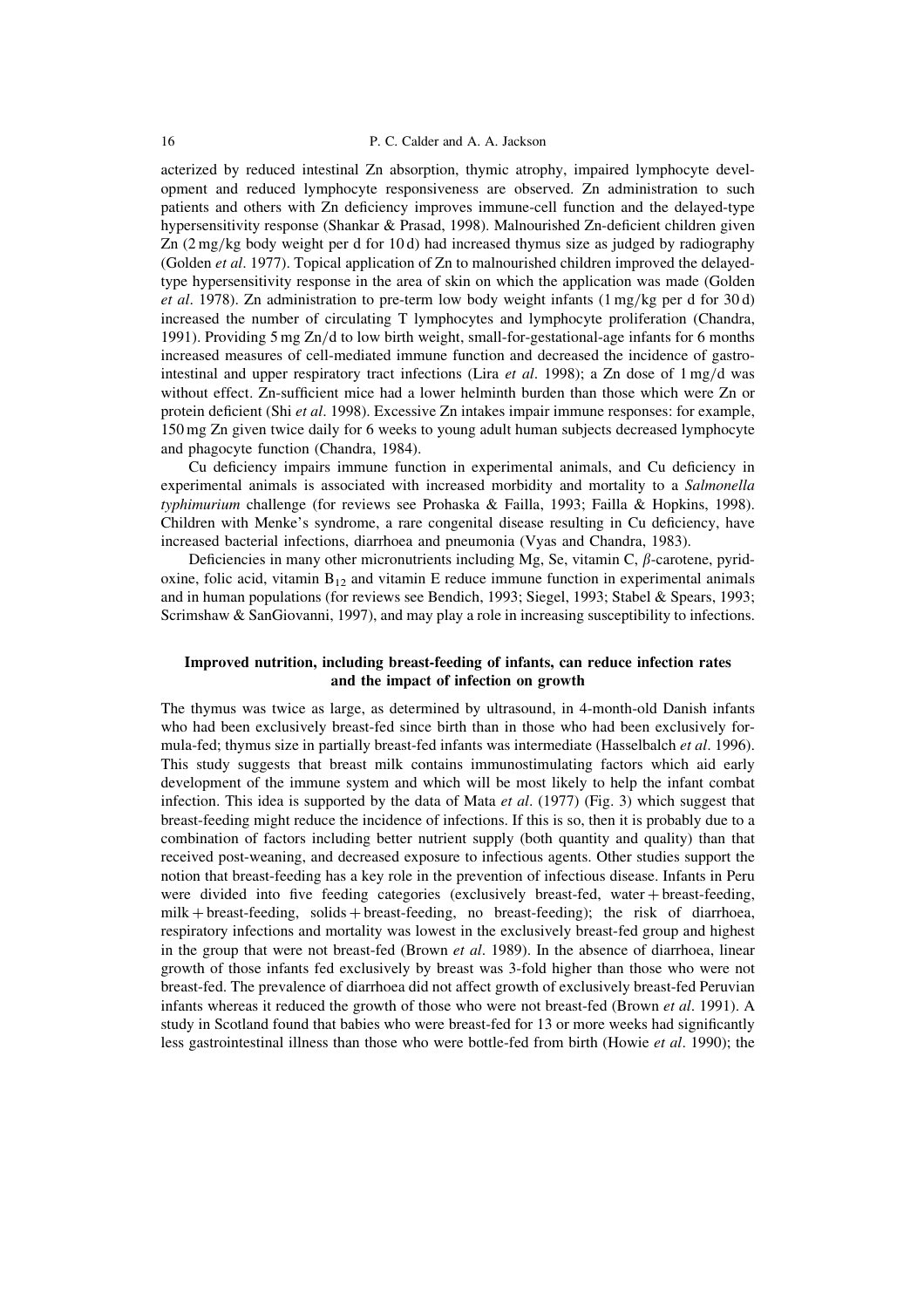protective effect of breast-feeding was maintained beyond the breast-feeding period and resulted in a decreased rate of hospital admissions. Breast-feeding for less than 13 weeks was not protective (Howie et al. 1990). Golding et al.  $(1997a,b,c)$  have reviewed the impact of breast-feeding and conclude that during the first  $4-6$  months of life it protects against gastroenteritis and diarrhoea in both the developed and developing world and that it may be protective against lower, but probably not against upper, respiratory tract infections.

One other important aspect of the impact of the type of infant feeding to consider is the marked differences in the composition of human compared with cows' milk. Human milk is rich in immunoglobulins, in the antimicrobial proteins lactoferrin (which binds Fe, so preventing its uptake by bacteria) and lysozyme (which has direct antibacterial action), in vitamins A, D and E, in polyunsaturated fatty acids and in free amino acids; in contrast, cows' milk either lacks or contains only traces of these factors. Jackson & Golden  $(1978)$  speculate that the role of cows' milk is to aid development of the rumen in the calf; thus the composition of cows' milk should be one which will promote bacterial growth in the gastrointestinal tract. Clearly, this is undesirable in the human neonate and could have disastrous consequences, particularly when combined with exposure to micro-organisms.

Prisoners of war who received Red Cross food parcels had a lower incidence of tuberculosis (1.2%) compared with those who did not receive food parcels (15%) (Leyton, 1946). A recent trial in Vietnam showed that home-production of foods and nutrition education was associated with a decreased incidence of acute respiratory infections among children aged  $1-6$ years (11.2 %  $\nu$  49.1 % in the control group; English *et al.* 1997). During a measles outbreak in India, infected children who had received and continued to receive a food supplement  $(1.30 \text{ MJ})$ (310 kcal) plus 3g protein per d) gained weight at the same rate as non-infected children whereas those who were infected but had not received the food supplement lost weight (Gopalan et al. 1973).

# Can supplementation with specific nutrients influence the incidence and severity of infectious disease?

Deficiencies of vitamin A, Zn, Fe and other micronutrients are widespread in the developing world (see earlier). Such deficiencies impair the immune response (see earlier), which probably makes the host less resistant to infection. Thus, provision of these nutrients should improve immune function and so diminish the severity and duration of infectious diseases. Ultimately this effect could decrease mortality from these diseases.

# Vitamin A

There have been a number of studies of vitamin A administration and morbidity and mortality in children; most, though not all, of these studies show large drops in mortality (Muhilal *et al.*) 1975; Sommer et al. 1986; Rahmathullah et al. 1990). Indonesian infants given vitamin A (15 mg retinol equivalents) orally at birth had half the mortality rate of a control group during the first year of life (Humphrey *et al.* 1996). Several studies demonstrate a decline (by  $18$ – 76%) in measles-related deaths in vitamin A-deficient children supplemented with vitamin A (Barclay et al. 1986; Hussey & Klein, 1990; Rahmathullah et al. 1990; Vijayaraghavan et al. 1990; West et al. 1991; Daulaire et al. 1992; Herrera et al. 1992; Ghana VAST Study Team, 1993). Hussey & Klein (1990) showed that South African children given vitamin A had fewer complications arising from measles, with a resulting shorter hospital stay and less-frequent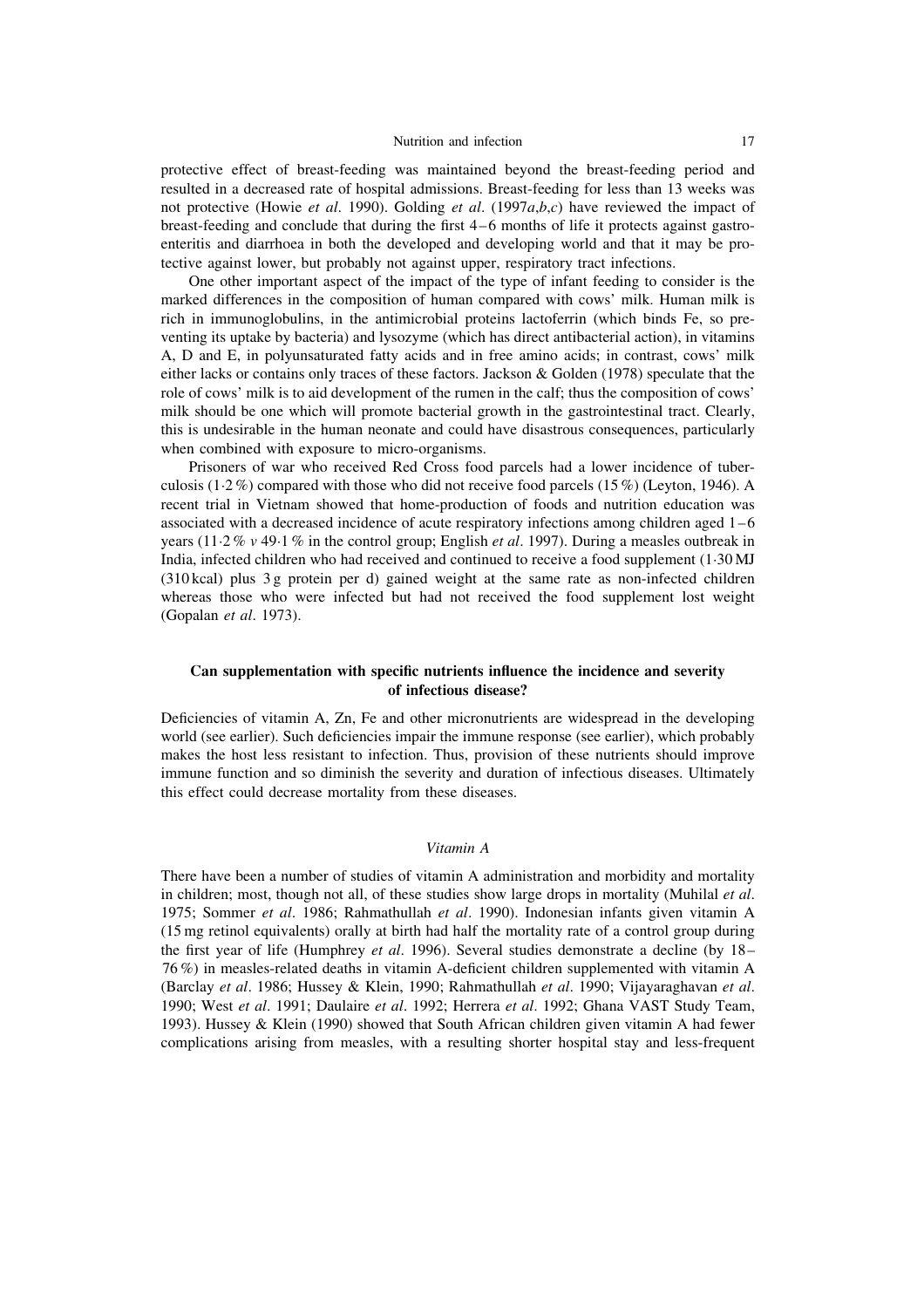intensive care than the placebo group. Coutsoudis *et al.* (1991) showed that vitamin A administration to South African children with measles resulted in increased weight gain and a reduction in episodes of diarrhoea, upper respiratory tract infections and pneumonia. The severity of measles was also diminished after vitamin A supplementation in children in Kenya (Ogaro et al. 1993) and India (Sinha & Bang, 1976). A meta-analysis of nine vitamin A supplementation studies showed a 30% decrease in measles-related mortality in children aged more than 6 months after vitamin A supplementation (Fawzi et al. 1993). Glasziou & Mackerras (1993) also conducted a meta-analysis of vitamin A supplementation trials and concluded that vitamin A reduces measles deaths by 55%; they excluded one large study (Herrera *et al.* 1992) which was included by Fawzi et al. (1993) and which showed no significant impact of vitamin A on child mortality from measles. WHO recommends that, in areas where the measles fatality rate is greater than 1%, children with measles should be supplemented with vitamin A (World Health Organization, 1997b).

A number of studies have shown that vitamin A supplementation decreases the severity but not the incidence of diarrhoea in children (Bloem et al. 1990; Ghana VAST Study Team, 1993; Lie et al. 1993; Barreto et al. 1994; Bhandari et al. 1994; Biswas et al. 1994; Sempertegui et al. 1999). However, some vitamin A supplementation studies do not report a reduction in either incidence or severity of diarrhoea (Rahmathullah et al. 1991; Ramakrishnan et al. 1995). It is possible that those studies which show no effect of vitamin A supplementation included children with deficiencies in other nutrients. In addition, it appears that age might influence the effectiveness of vitamin A: in a study of Indonesian children Dibley et al. (1996) found that, while overall there was no effect of vitamin A supplementation on the incidence of diarrhoea, vitamin A tended to increase incidence in children  $\lt 30$  months of age and to decrease incidence in older children.

A number of trials of vitamin A supplementation in respiratory tract infections have been performed. A meta-analysis of twelve large field trials (The Vitamin A and Pneumonia Working Group, 1995) failed to detect significant effects on incidence or mortality. Five of these trials had information on pneumonia incidence and prevalence and overall there was no effect; indeed, there was a trend towards a possible harmful effect of vitamin A supplementation in  $6-11$ -month-old infants, but a beneficial effect in those  $4-5$  years old. One study showed a significant reduction in pneumonia incidence (Daulaire et al. 1992). Some smaller trials have shown a beneficial impact of vitamin A on respiratory morbidity (Bloem et al. 1990; Lie et al. 1993). Pneumonia mortality has been assessed in five trials of vitamin A supplementation: the impact varied but for most studies the effect of vitamin A was the same as the placebo (Rahmathullah et al. 1990; West et al. 1991; Daulaire et al. 1992; Ghana VAST Study Team, 1993). A number of randomized, placebo-controlled trials have failed to show any beneficial effects of vitamin A supplementation in infants and children with acute onset of lower respiratory tract infections (Kjolhede et al. 1995; Bresee et al. 1996; Dowell et al. 1996; Nacul et al. 1997); indeed, some of these studies show adverse effects of vitamin A (Bresee et al. 1996). This may relate to the nutritional status of the infants. A recent study (Sempertegui et al. 1999) reported that vitamin A (3 mg retinol equivalents per week for 40 weeks) decreased the incidence of lower respiratory tract infections in underweight children compared with placebo treatment, but increased the incidence in normal-weight children. Supplementation of Australian children with a history of respiratory infections caused a reduction in rate of lower respiratory disease of 25 % (Pinnock et al. 1986). Shenai et al. (1987) reported reduced incidence of bronchopulmonary dysplasia in vitamin A-deficient low birth weight infants given vitamin A.

Vitamin A supplementation resulted in a significant reduction in mortality and morbidity among HIV-infected children (Coutsoudis et al. 1995). In contrast, a single oral dose of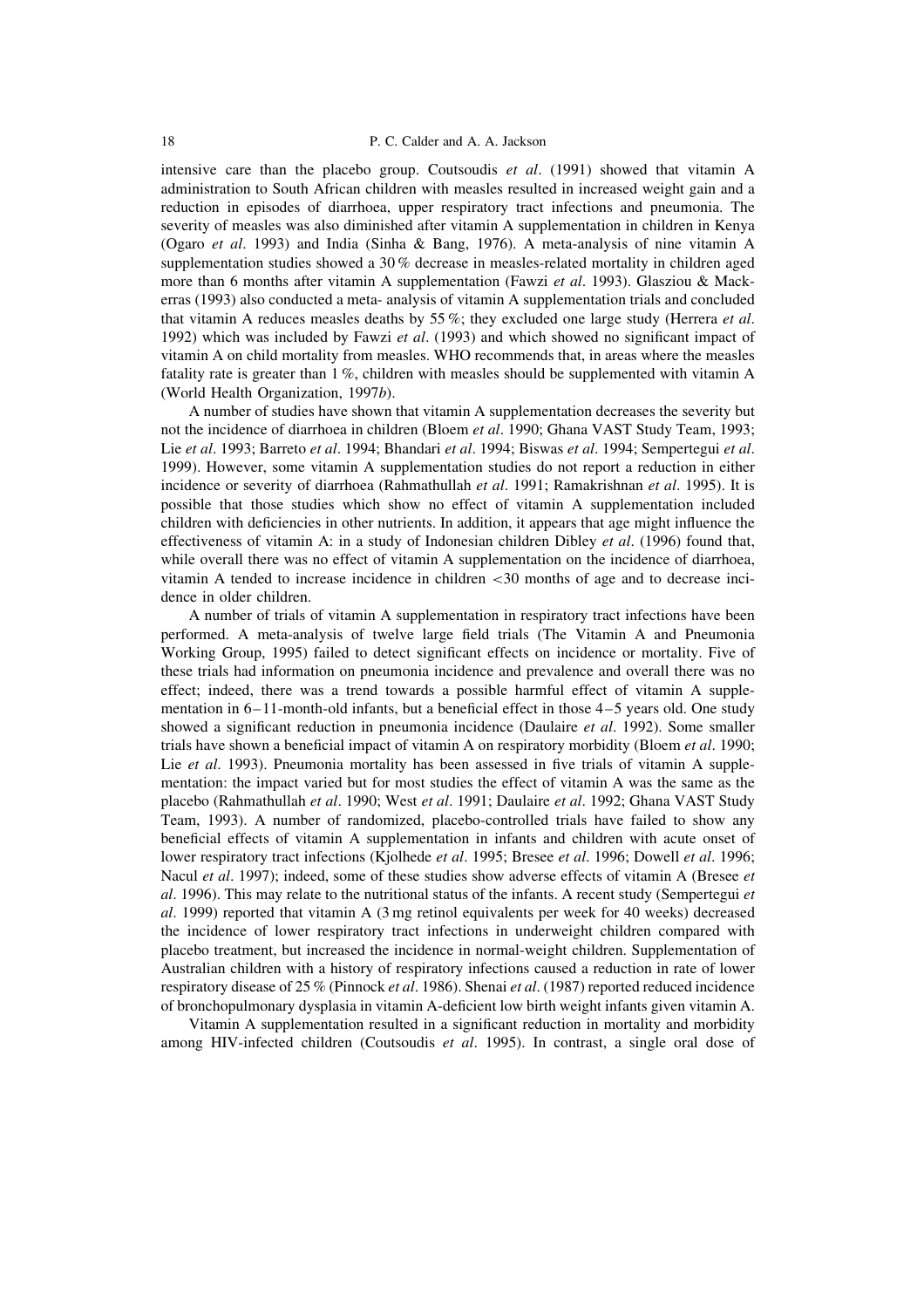vitamin A did not alter HIV load in intravenous drug users in Baltimore (Semba et al. 1998). Semba et al. (1994) reported that mother-to-child transmission rates of HIV increased as the concentration of vitamin A in maternal plasma decreased, and suggested that maternal vitamin A deficiency contributed to mother-to-child transmission. Despite this, maternal vitamin A supplementation throughout the third trimester of pregnancy and at delivery did not alter the rate of mother-to-child HIV transmission up to 3 months of age of the infants (Coutsoudis et al. 1999). The effect of supplementation with vitamin A or multivitamins alone or in combination has been investigated in a placebo-controlled trial in pregnant women with HIV infection. Multivitamins decreased fetal death (miscarriage and stillbirth), lowered the incidence of low birth weight (by  $40\%$ ), lowered the rate of severe pre-term births (<34 weeks) and decreased the number of small-for-gestational-age infants; vitamin A was without effect (Fawzi et al. 1998). Likewise, multivitamins, but not vitamin A, increased CD4 and CD8 counts, the number of T lymphocytes and haemoglobin levels (Fawzi et al. 1998). In another study, a combination of drug and micronutrient (vitamins A, C, E and Se and Zn) therapy did not decrease diarrhoea or mortality over 1 month compared with drug plus placebo in AIDS patients in Zambia (Kelly et al. 1999).

#### **Iron**

The situation relating to Fe supplementation is complex: although an efficient immune response requires Fe, micro-organisms also require Fe for multiplication and it has been argued that the decline in circulating Fe concentrations which accompanies infection is an attempt by the host to 'starve' the infectious agent of Fe. Thus, providing Fe to an infected individual could make the infection worse. The complication of the competition between host and invader for available Fe is illustrated by the observation that Fe-deficient rats display the same level of protection against Salmonella as do Fe-replete rats (Baggs and Miller, 1973). Indeed if Fedeficient individuals who have compromised resistance to infection are given large doses of Fe parenterally or orally, an exacerbation of infection and death can occur (McFarlane et al. 1970; Brock, 1993). Likewise, parenteral Fe administration to low birth weight babies increased the incidence of septicaemia (Barry & Reeve, 1974). Chilean children who received Fe-fortified milk (12 mg Fe/l) had a 20 % higher incidence of diarrhoea than those who received a control milk containing 1 mg Fe/l (Brunser et al. 1993). Likewise, Bangladeshi children aged  $2-48$ months who received supplemental Fe  $(15 \text{ mg/d}$  for 15 months) in addition to vitamins A, D and C, had 26% more days with diarrhoea than children who received the vitamins alone (Mitra *et al.* 1997); the detrimental effect of Fe was even greater among children  $\lt$ 12 months of age. There were no differences in acute respiratory infections between the two groups (Mitra et al. 1997). In contrast to these studies, Heresi et al. (1995) reported no difference in incidence or severity of diarrhoeal or respiratory infections between infants receiving Fe-fortified and non-fortified milk.

In contrast to these observations, supplementation of poorly nourished individuals with low amounts of Fe (up to  $100 \,\mathrm{mg/d}$  for adults and proportionally less for children) can in some cases result in decreased frequency and severity of infectious disease. For example, compared with a placebo, Fe supplementation for 12 weeks decreased infectious morbidity in Indonesian school children (Chwang et al. 1988).

As indicated earlier, the situation regarding Fe status and malaria is particularly complicated because the malaria parasite infects erythrocytes. Since reduced Fe availability decreases the number of erythrocytes, low Fe status should protect against malaria (indeed, the incidence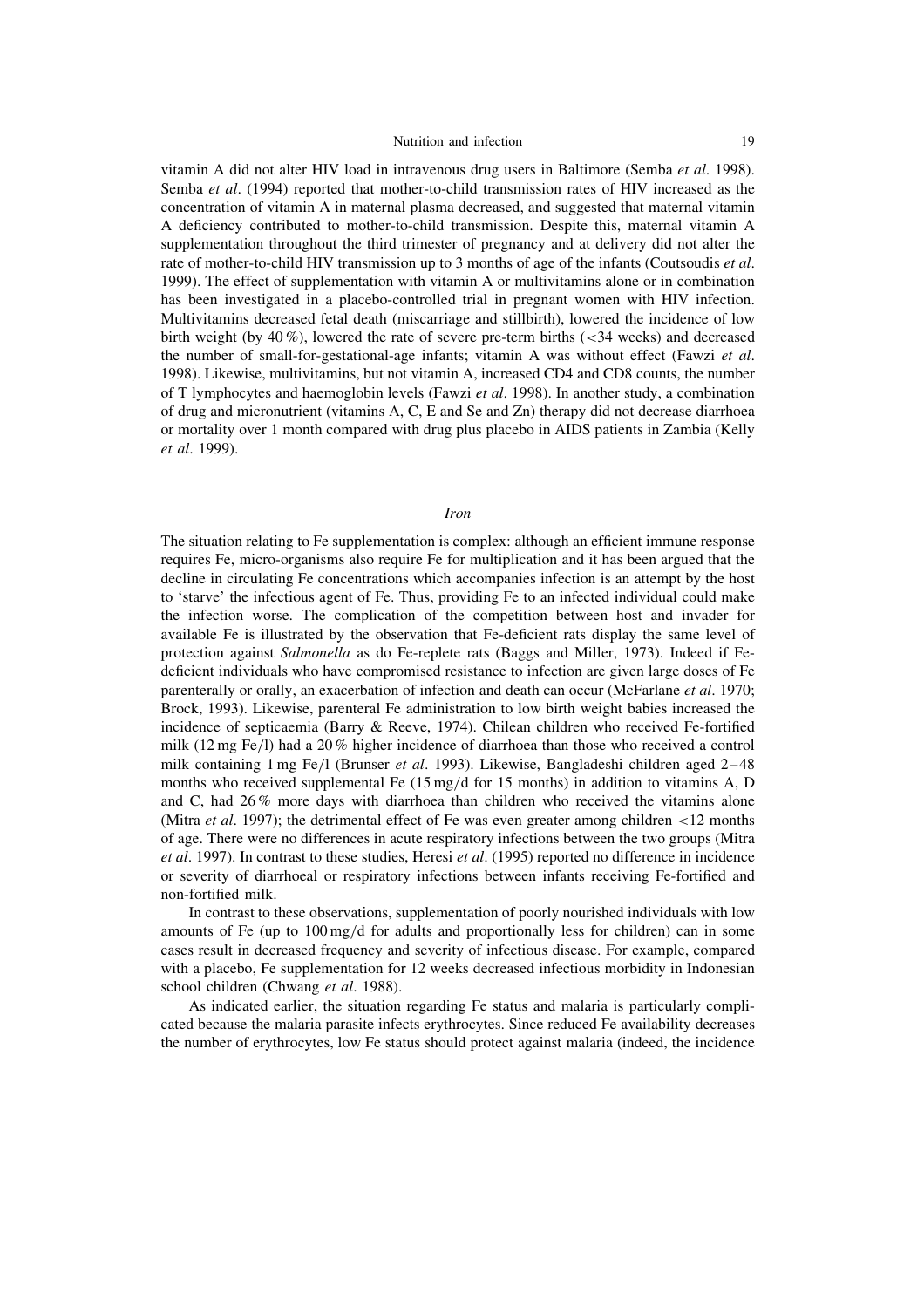of malaria in Fe-deficient individuals is less than in Fe-replete individuals: Oppenheimer et al. 1986) and giving Fe to malaria-infected individuals should make the disease worse. Indeed, it could be argued that lowering Fe status might improve malaria outcome: this is borne out by the observation that Fe chelation therapy enhanced the clearance of parasites and speeded up the effect of anti-malarials (Thuma et al. 1998). Earlier studies showed that levels of malaria infection and the severity of the disease were increased by Fe supplementation (Murray et al.  $1978a,b$ ). In contrast Fe supplementation did not affect the rate of malarial infection in Tanzanian infants (Menendez et al. 1997). However, the Fe supplementation, which would induce erythropoiesis so increasing the number of erythrocytes available to be parasitized, did increase parasitaemia (i.e. the number of erythrocytes infected and the level of parasites per erythrocyte) and so the lack of increase in the disease suggests increased host defence.

# Zinc

There are now a number of studies showing that Zn supplementation decreases the incidence of childhood diarrhoea (Ninh et al. 1996; Sazawal et al. 1996, 1998; Rosado et al. 1997; Roy et al. 1997, 1999; Ruel et al. 1997) and respiratory illness (Ninh et al. 1996; Sazawal et al. 1998; Roy *et al.* 1999). However, some studies fail to show benefit of Zn supplementation in respiratory disease (Bates et al. 1993; Rosada et al. 1997; Ruel et al. 1997; Lira et al. 1998). A recent placebo-controlled study in Mexico compared Zn supplementation with Zn plus other nutrients (including Fe). Zn alone decreased the risk of developing diarrhoea whereas the  $\text{Zn}$  + other nutrients supplement increased the risk (Rosado *et al.* 1997). This may be due to the presence of Fe, which has been shown to increase diarrhoea in young infants if added to milk (see earlier). In a recent study (Roy et al. 1999) Zn supplementation  $(20 \text{ mg/d})$  to malnourished children reduced diarrhoea-induced growth faltering.

Zn supplementation  $(200 \text{ mg/d})$  for 30 d reduced infectious disease morbidity in adults with AIDS (Mocchegiani et al. 1995). In contrast, those AIDS patients who had the highest intakes of Zn showed the most rapid progression of the disease (Tang et al. 1993) and the poorest survival (Tang et al. 1996).

## **Concluding comments**

Health is multidimensional and, by the very nature of things, humans must share an environment in which large numbers of other organisms exist, some of which cause disease. The risk of infection can be limited by ensuring that the environment is structured to reduce the exposure to potentially harmful organisms and by enhancing the resistance of individuals and groups of people. The creation of a clean and safe environment, improved housing and a reduction in overcrowding, safe sexual practices and immunization programmes all contribute to decreasing the risk of infection and cross-infection. Enhanced nutrient status increases the likelihood of success of each of these approaches, generally by maintaining the effectiveness of the nonspecific barriers to infection (the skin, mucous membranes and bacteriostatic secretions), and ensuring a vigorous inflammatory and immune response. Protecting and maintaining the provision and availability of sufficient food of adequate quality is paramount and remains a central issue. Less apparent, but of equal significance, is the ability to ensure that unbalanced losses of nutrients from the body are minimized, most importantly by protecting against diarrhoeal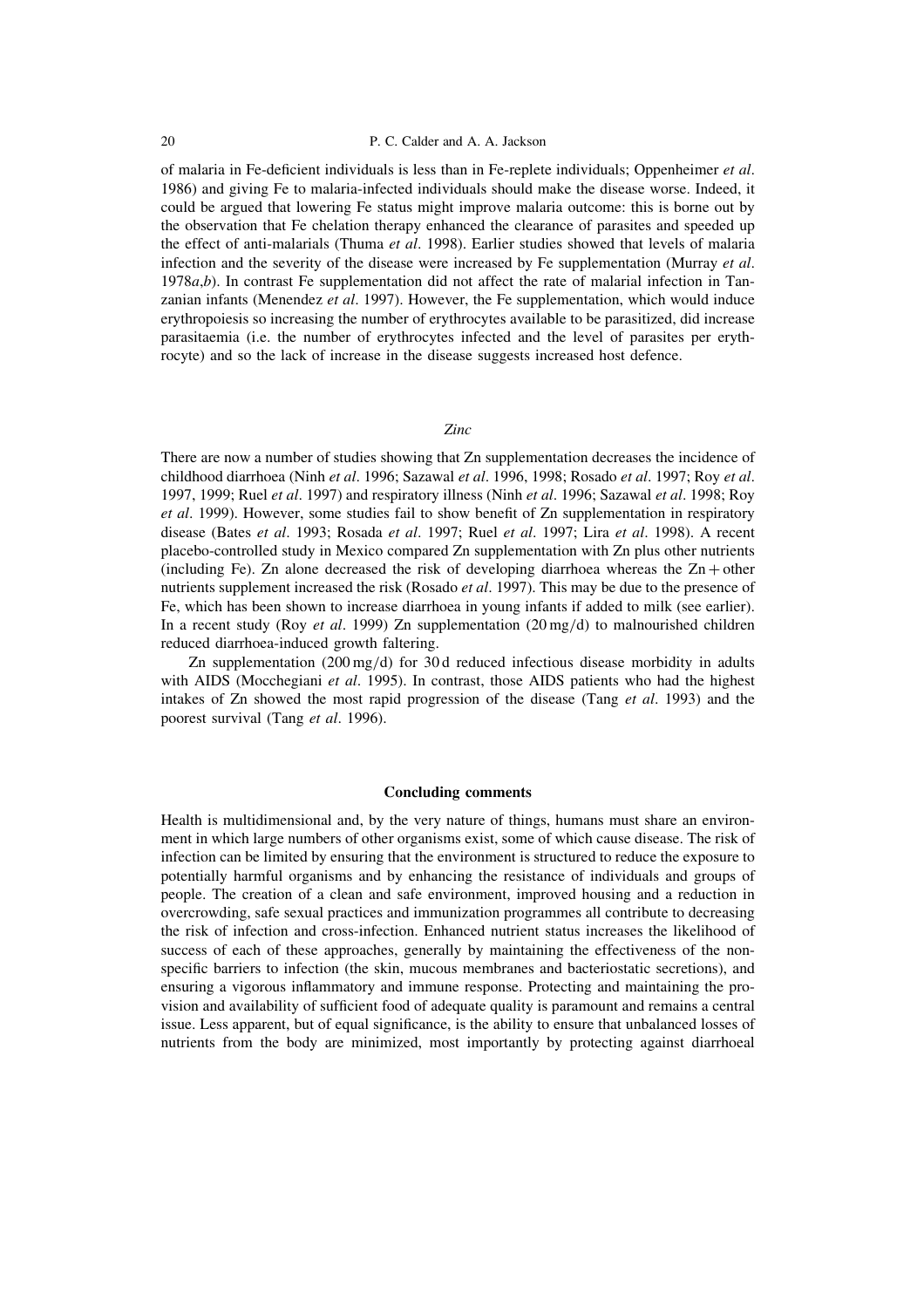disease, especially during early life. Diarrhoeal disease obviously limits the body's ability to absorb adequate nutrients from the diet, but more perniciously depletes the body of nutrients which are critically important for inflammatory and immune defences. Maternal education, appropriate child-rearing practices, the development of personal hygiene, the availability of plentiful amounts of water together with adequate water quality, and the ability to dispose of solid waste effectively remain fundamental imperatives of sound policies for the protection of the health of the public. Together, they are crucial for the cycle of infection and poor nutrition to be broken. Sustained effort is required to maintain established changes in behaviour.

Potential exposure to infectious agents is always present and in many areas of the world where it coexists with malnutrition it is readily translated into disease. Malnutrition diminishes immune function and so prevents the host from mounting an adequate protective response to infectious agents. In turn, infections alter nutrient status and can create a deficiency state. Thus, malnutrition and infection often act synergistically to increase morbidity and mortality, particularly among infants and children. The impact of vaccination programmes has been immense, but the global burden of malnutrition and infection remains vast. Fully understanding the impact of nutrients upon immune function and host resistance to infection, including interactions among nutrients, and fully understanding the impact of different infectious agents upon nutrient status remain key challenges to the scientific community. Putting this increased understanding into practice to relieve the developing world of this burden must be seen as a priority for action in the early years of the 21st century.

### **References**

- Ahmed F, Barua S, Mohiduzzaman M, Shaheen N, Bhuyan MAH, Margetts BM & Jackson AA (1993a) Interactions between growth and nutrient status in school-age children of urban Bangladesh. American Journal of Clinical Nutrition 58, 334-338.
- Ahmed F, Jones DB & Jackson AA (1990) The interaction of vitamin A deficiency and rotavirus infection in the mouse. British Journal of Nutrition 63, 363-373.
- Ahmed F, Jones DB & Jackson AA (1991) Effect of vitamin A deficiency on the immune response to epizootic diarrhoea of infant mice (EDIM) rotavirus infection in mice. British Journal of Nutrition 65, 475-485.
- Ahmed F, Mohiduzzaman M & Jackson AA (1993b) Vitamin A absorption in children with ascariasis. British Journal of Nutrition 69, 817-825.
- Ahmed F, Zareen M, Khan MR, Banu CP, Haq MH & Jackson AA (1998) Dietary pattern, nutrient intake and growth of adolescent school girls in urban Bangladesh. Public Health Nutrition 1, 83-92.

Alam N (1995) Predictors of diarrhoea in young Bangladeshi children. Journal of Tropical Pediatrics 41, 278-280. Alam N, Wojtyniak B, Henry FJ & Rahaman MM (1989) Mothers' personal and domestic hygiene and diarrhoea

incidence in young children in rural Bangladesh. *International Journal of Epidemiology* 18,  $242 - 247$ . Ashworth A (2000) Low birth weight infants, infection and immunity. In Nutrition, Immunity and Infectious Diseases in

- Infants and Children [K Tontisirin and R Suskind, editors]. Basel: Karger (In the Press).
- Aziz KM, Hoque BA, Hasan KZ, Patwary MY, Huttly SR, Rahaman MM & Feachem RG (1990) Reduction in diarrhoeal diseases in children in rural Bangladesh by environmental and behavioural modifications. Transactions of the Royal Society of Tropical Medicine and Hygiene 84, 433-438.
- Baggs RB & Miller SA (1973) Nutritional iron deficiency as a determinant of host resistance in the rat. Journal of Nutrition 103, 1554-1560.
- Bahl R, Bhandari N, Hambridge KM & Bhan MK (1988) Plasma zinc as a predictor of diarrhoeal and respiratory morbidity in children in an urban slum setting. American Journal of Clinical Nutrition 68, 414S-417S.
- Ballard TJ & Neumann CG (1995) The effects of malnutrition, parental literacy and household crowding on acute lower respiratory infections in young Kenyan children. Journal of Tropical Pediatrics 41,  $8-13$ .
- Baqui AH, Sack RB, Black RE, Chowdhury HR, Yunnis M & Siddique AK (1993) Cell-mediated immune deficiency and malnutrition are independent risk factors for persistent diarrhea in Bangladeshi children. American Journal of Clinical Nutrition 58,  $543 - 548$ .
- Barclay AJG, Foster A & Sommer A (1986) Vitamin A supplements and mortality related to measles: a randomized clinical trial. British Medical Journal 294, 294-296.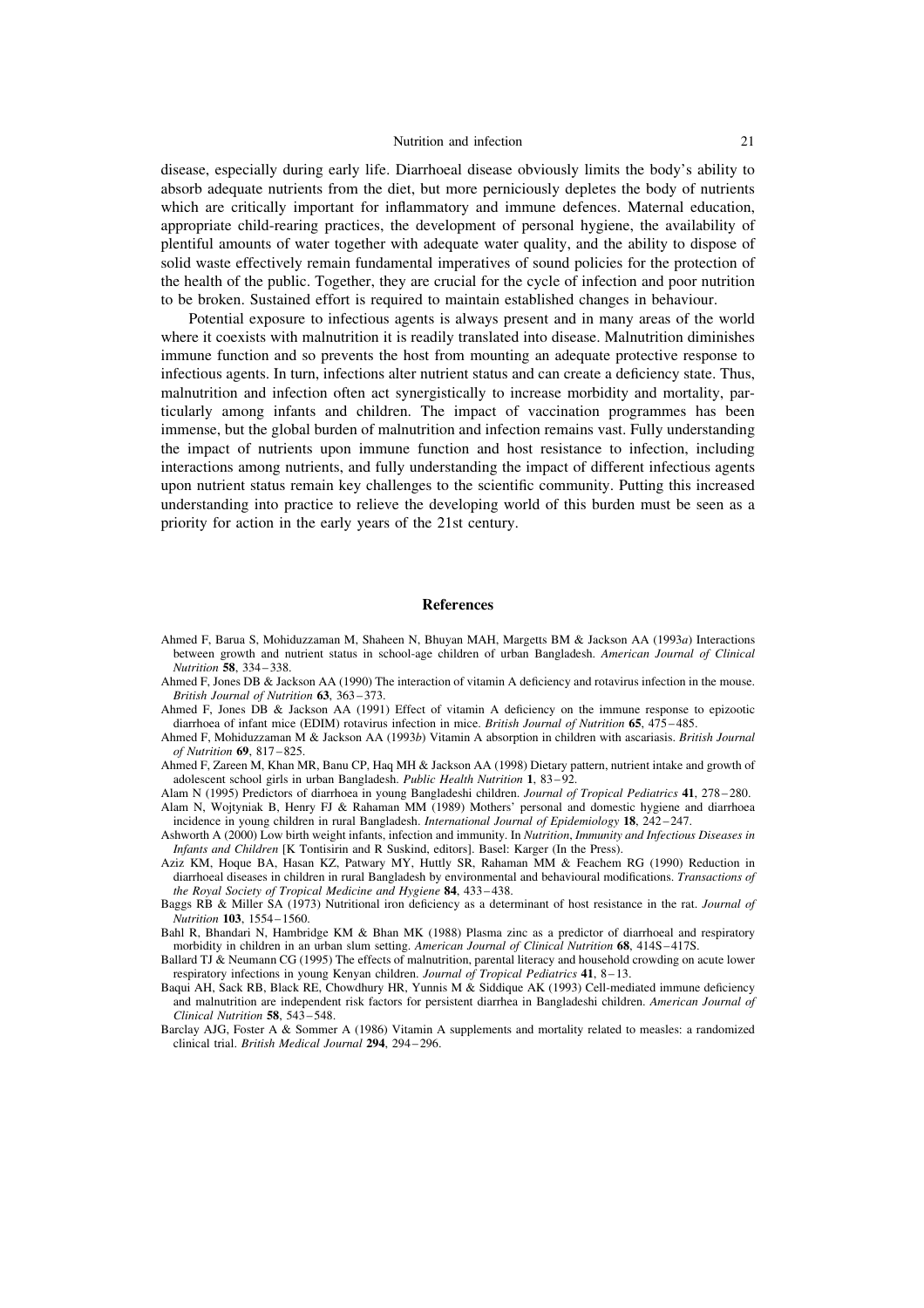- Barreto ML, Santos LMP, Assis AMO, Aranjo MP, Farenzena GG, Santos PA & Fiaccone RL (1994) Effect of vitamin A supplementation on diarrhoea and acute lower respiratory tract infections in young children in Brazil. *Lancet* 344.  $228 - 231$ .
- Barry DJM & Reeve AW (1974) Iron and infection in the newborn. Lancet 184, 952-956.
- Bates CJ, Evans PH, Dardenne M, Prentice A, Lunn PG, Northrop-Clewes CA, Hoare S, Cole TJ, Horan SJ, Longman SC, Stirling D & Aggett PJ (1993) A trial of zinc supplementation in young rural Gambian children. British Journal of Nutrition  $69. 243 - 255$ .
- Baum MK, Shor-Posner G, Lai S, Zhang G, Fletcher MA, Sauberlich H & Page JB (1997) High risk of mortality in HIV infection is associated with selenium deficiency. Journal of Acquired Immune Deficiency Syndromes and Human Retrovirology 15, 370-374.
- Baum MK, Shor-Posner G, Lu Y, Rosner B, Sauberlich HE, Fletcher MA, Szapocznik J, Eisdorfer C, Buring JE & Hennekens CH (1995) Micronutrients and HIV-1 disease progression. AIDS 9, 1051-1056.
- Baynes R, Bexwoda W, Bothwell T, Khan Q & Mansoor N (1986) The non-immune inflammatory response: serial changes in plasma iron, iron-binding capacity, lactoferrin, ferritin and C-reactive protein. Scandinavian Journal of Clinical Laboratory Investigation 46, 695-704.
- Beisel WR (1972) Interrelated changes in host metabolism during generalized infectious illness. American Journal of Clinical Nutrition 25, 1254-1260.

Beisel WR (1975) Metabolic response to infection. Annual Review of Medicine  $26$ ,  $9-20$ .

- Bendich A (1993) Vitamin E and human immune functions. In Nutrition and Immunology, pp. 217-228 [DM Klurfeld, editor]. New York and London: Plenum Press.
- Berger J, Schneider D, Dyck JL, Joseph A, Aplogan A, Galan P & Hercberg S (1992) Iron-deficiency, cell-mediated immunity and infection among 6-36 month old children living in rural Togo. Nutrition Research 12, 39-49.
- Bhandari N, Bhan MK & Sazawal S (1994) Impact of massive dose of vitamin A given to preschool children with diarrhoea on subsequent respiratory and diarrhoeal morbidity. British Medical Journal 309, 1404–1407.
- Birgens HS, Hansen NE, Karle H & Kristensen LO (1983) Receptor binding of lactoferrin by human monocytes. British Journal of Haematology 54, 383-391.
- Biswas R, Biswas AB, Manna B, Bhattacharybattacharya SK, Dey R & Sarkar S (1994) Vitamin A supplementation in diarrhea and acute respiratory tract infections in children: a double-blind, placebo-controlled trial in a Calcutta slum community. European Journal of Epidemiology 10, 57-61.
- Black RE, Brown KH & Becker S (1984) Effects of diarrhea associated with specific enteropathogens on the growth of children in rural Bangladesh. Pediatrics 73, 799-805.
- Bloem MW, Wedel M, Egger RJ, Speek AJ, Schrijver J, Saowakontha S & Schreurs WHP (1990) Mild vitamin A deficiency and risk of respiratory tract diseases and diarrhea in preschool and school children in northeastern Thailand. American Journal of Epidemiology 131, 332-339.
- Bloom BR & Murray CJ (1992) Tuberculosis: commentary on a re-emergent killer. Science 257, 1055-1064.
- Bresee JS, Fischer M, Dowell SF, Johnstone BD, Biggs VM, Levine RS, Lingappa JR, Keyserling HL, Petersen KM, Bak JR, Gary HE, Sowell AL, Rubens CE & Anderson LJ (1996) Vitamin A therapy for children with respiratory syncytial virus infection: a multicentre trial in the United States. Pediatric Infectious Disease Journal 15, 777-782.
- Briend A, Hasan KZ, Aziz KMA & Hoque BA (1989) Are diarrhoea control programmes likely to reduce childhood malnutrition? Lancet ii. 319-322
- Brilliant LB, Pokhrel RP, Grasset NC, Lepkowski JM, Kolstad A, Hanks W, Pararajasegaram R, Brilliant GE, Gilbert S, Shrestha SR & Kuo J (1985) Epidemiology of blindness in Nepal. Bulletin of the World Health Organization 63,  $375 - 386$
- Briscoe J (1979) The quantitative effect of infection on the use of food by young children in poor countries. American Journal of Clinical Nutrition 32, 648-676.
- Brock JH (1993) Iron and immunity. Journal of Nutritional Immunology  $2$ , 47-106.
- Brown K, Peerson JM, Kanashiro H, Lopez de Romana G & Black R (1991) The relationship between diarrheal prevalence and growth of poor infants varies with their age and usual energy intake. FASEB Journal 5, A1079.
- Brown KH, Black RE, Lopez de Romana G & Creed de Kanashiro H (1989) Infant feeding practices and their relationship with diarrheal and other diseases in Huascar (Lima), Peru. Pediatrics 83, 31-40.
- Brown KH, Stallings RY, de Kanashiro HC, Lopez de Romana G & Black RE (1990) Effects of common illnesses on infants' energy intakes from breast milk and other foods during longitudinal community-based studies in Huascar (Lima), Peru, American Journal of Clinical Nutrition 52, 1005–1013.
- Brunser O, Espinoza J, Araya M, Pacheco I & Cruchet S (1993) Chronic iron intake and diarrhoeal disease in infants. A field study in a less-developed country. European Journal of Clinical Nutrition 47, 317-326.
- Bullen JJ, Rogers HJ & Leigh L (1972) Iron binding proteins in milk and resistance to Escherichia coli infection in infants. British Medical Bulletin 1, 69-75.
- Butler JC, Havens PL, Sowell AL, Huff DL, Peterson DE, Day SE, Chusid MJ, Bennin RA, Circo R & Davis JP (1993) Measles severity and serum retinol (vitamin A) concentration among children in the United States. Pediatrics 91,  $1176 - 1181$
- Campos FA, Flores H & Underwood BA (1987) Effect of an infection on vitamin A status of children as measured by the relative dose response (RDR). American Journal of Clinical Nutrition  $46$ ,  $91-94$ .
- Cartwright GE, Lauritsen MA, Jones PJ, Merrill IM & Wintrobe MM (1946) The anemia of infection. Journal of Clinical Investigation 25, 65-80.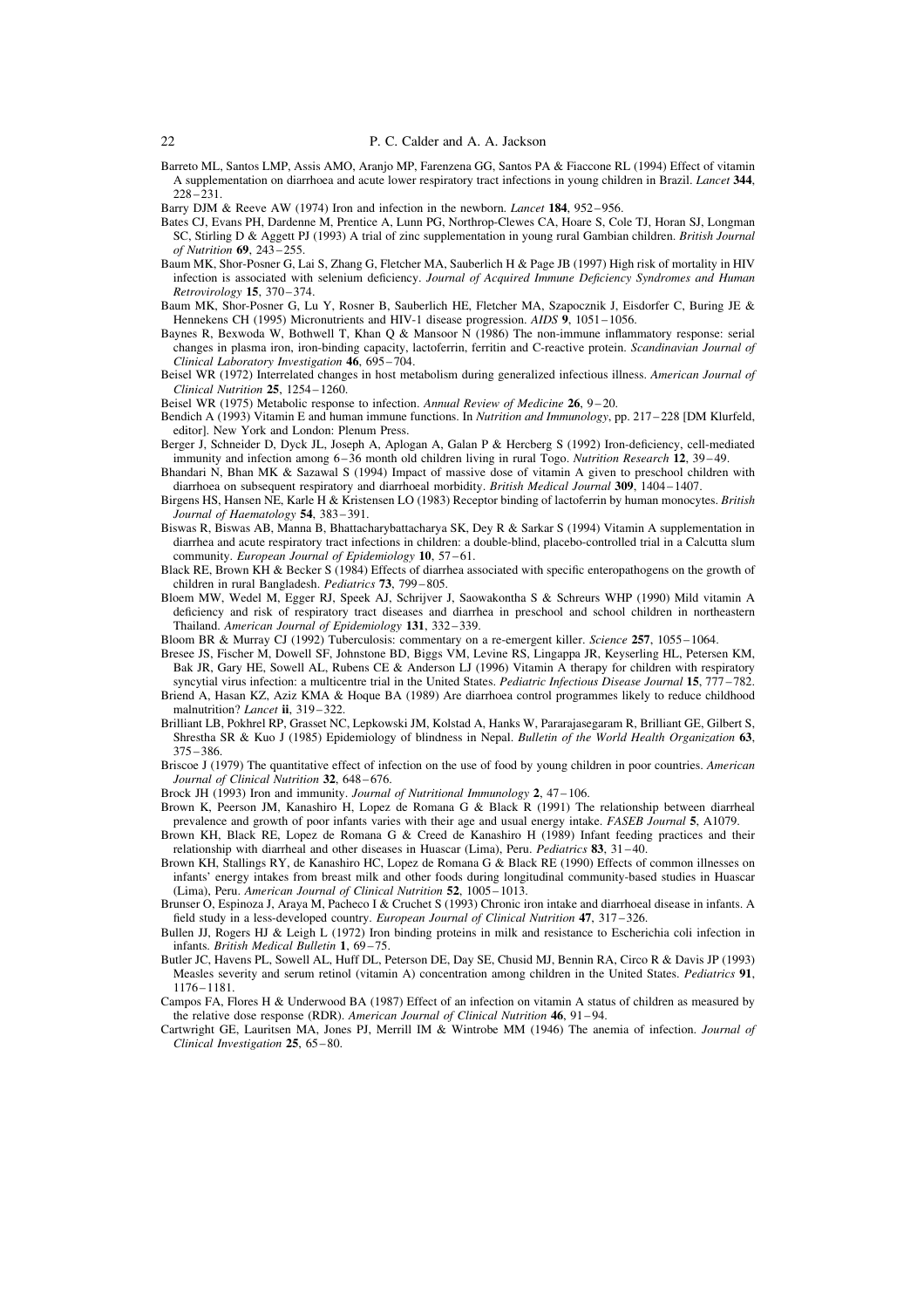- Castaldo A. Tarallo L. Palomba E. Albano F. Russo S. Zuin G. Buffardi F & Guarino A (1996) Iron deficiency and intestinal malabsorption in HIV disease. Journal of Pediatric Gastroenterology and Nutrition 22, 359-363.
- Castillo-Duran C, Vial P & Uauy R (1988) Trace element and mineral balance during acute diarrhea in infants. Journal of Pediatrics 113, 452-457.
- Chandra RK (1975) Reduced secretory antibody response to live attenuated measles and poliovirus vaccines in malnourished children. British Medical Journal 2, 583-585.
- Chandra RK (1979) Serum thymic hormone activity in protein–energy malnutrition. Clinical and Experimental Immunology 38, 228-230.
- Chandra RK (1983a) Nutrition, immunity and infection. Present knowledge and future directions. Lancet i, 688-691. Chandra RK (1983b) Numerical and functional deficiency in T helper cells in protein–energy malnutrition. Clinical
- and Experimental Immunology  $51.126 132$ .
- Chandra RK (1984) Excessive intake of zinc impairs immune responses. Journal of the American Medical Association  $252, 1443 - 1446.$
- Chandra RK (1991) 1990 McCollum Award Lecture. Nutrition and immunity: lessons from the past and new insights into the future. American Journal of Clinical Nutrition 53, 1087-1101.
- Chandra RK (2000) The effect of iron and trace element deficiencies and supplementation on infection and immune response. In Nutrition, Immunity and Infectious Diseases in Infants and Children [K Tontisirin and R Suskind, editors]. Basel: Karger (In the Press).
- Chandra RK, Chandra S & Gupta S (1984) Antibody affinity and immune complexes after immunization with tetanus toxoid in protein-energy malnutrition. American Journal of Clinical Nutrition 40, 131-134.
- Chandra RK, Gupta S & Singh H (1982) Inducer and suppressor T cell subsets in protein–energy malnutrition. Nutrition Research 2,  $21-26$ .
- Chwang LC. Soemantri AG & Pollitt E (1988) Iron supplementation and physical growth in rural Indonesian children. American Journal of Clinical Nutrition 47, 496-501.
- Condon-Paolini D, Cravioto J, Johnston FE, De Licardie ER & Scholi TO (1977) Morbidity and growth of infants and young children in a rural Mexican village. American Journal of Public Health 67, 651-656.
- Coutsoudis A, Bobat RA, Coovadia HM, Kuhn L, Tsai WY & Stein ZA (1995) The effects of vitamin A supplementation on the morbidity of childen born to HIV-infected women. American Journal of Public Health 85.  $1076 - 1081$ .
- Coutsoudis A, Broughton M & Coovadia HM (1991) Vitamin A supplementation reduces measles morbidity in young African children: a randomized, placebo-controlled, double-blind trial. American Journal of Clinical Nutrition 54,  $890 - 895$
- Coutsoudis A, Pillay K, Spooner E, Kuhn L & Coovadia HM (1999) Randomized trial testing the effect of vitamin A supplementation on pregnancy outcomes and early mother-to-child transmission in Durban, South Africa. South African Vitamin A Study Group. AIDS 13, 1517-1524.
- Das BS, Thurnham DI, Patnaik JK, Das DB, Satpathy R & Bose TK (1990) Increased plasma lipid peroxidation in riboflavin deficient, malaria infected children. American Journal of Clinical Nutrition 51, 859-863.
- Daulaire NMP, Starbuck ES, Houston RM, Church MS, Stukel TA & Pandey MR (1992) Childhood mortality after a high dose of vitamin A in a high risk population. British Medical Journal 304, 207-210.
- DeSole G, Belay Y & Zegeye B (1987) Vitamin A deficiency in southern Ethiopia. American Journal of Clinical Nutrition 45, 780-784.
- Dibley MJ, Sadjimin T, Kjolhede CL & Moulton LH (1996) Vitamin A supplementation fails to reduce incidence of acute respiratory illness and diarrhea in preschool-age Indonesian children. Journal of Nutrition 126, 434- $442.$
- Dowell SF, Papic Z, Bresee JS, Larranaga C, Mendez M, Sowell AL, Gary HE, Anderson LJ & Avendano LF (1996) Treatment of respiratory syncytial virus infection with vitamin A: a randomized, placebo-controlled trial in Santiago, Chile. Pediatric Infectious Disease Journal 15, 782-786.
- DuBois EF (1936) Basal Metabolism in Health and Disease. Philadelphia, PA: Lea & Febiger.
- Duggan MB, Alwar J & Milner RD (1986) The nutritional cost of measles in Africa. Archives of Disease in Childhood  $61.61 - 66$
- Edirisinghe JS, Fern EB & Targett GAT (1981) Dietary suppression of rodent malaria. Transactions of the Royal Society of Tropical Medicine and Hygiene 75, 591-593.
- Ehrenpreis ED, Carlson SJ, Boorstein HL & Craig RM (1994) Malabsorption and deficiency of vitamin B12 in HIVinfected patients with chronic diarrhea. Digestive Diseases and Sciences 39, 2159-2162.
- Ekanem EE, Akitoye CO & Adedeji OT (1991) Food hygiene behaviour and childhood diarrhoea in Lagos, Nigeria: a case-control study. Journal of Diarrhoeal Diseases Research 9, 219-226.
- English RM, Badcock JC, Giay T, Ngu T, Waters AM & Bennett SA (1997) Effect of nutrition improvement project on morbidity from infectious diseases in preschool children in Vietnam: comparison with control commune. British Medical Journal 315, 1122-1125.
- Failla ML & Hopkins RG (1998) Is low copper status immunosuppressive? Nutrition Reviews 56, S59-S64.
- Farrell PM, Zachman RD & Gutcher GR (1985) Fat soluble vitamins A, E and K in the premature infant. In Vitamin and Mineral Requirements in Preterm Infants, pp. 63-98 [RC Tsang, editor]. New York, NY: Marcel Dekker.
- Fawzi WW, Chalmers TC, Herrera MG & Mosteller F (1993) Vitamin A supplementation and childhood mortality. A meta-analysis. JAMA 269, 898-903.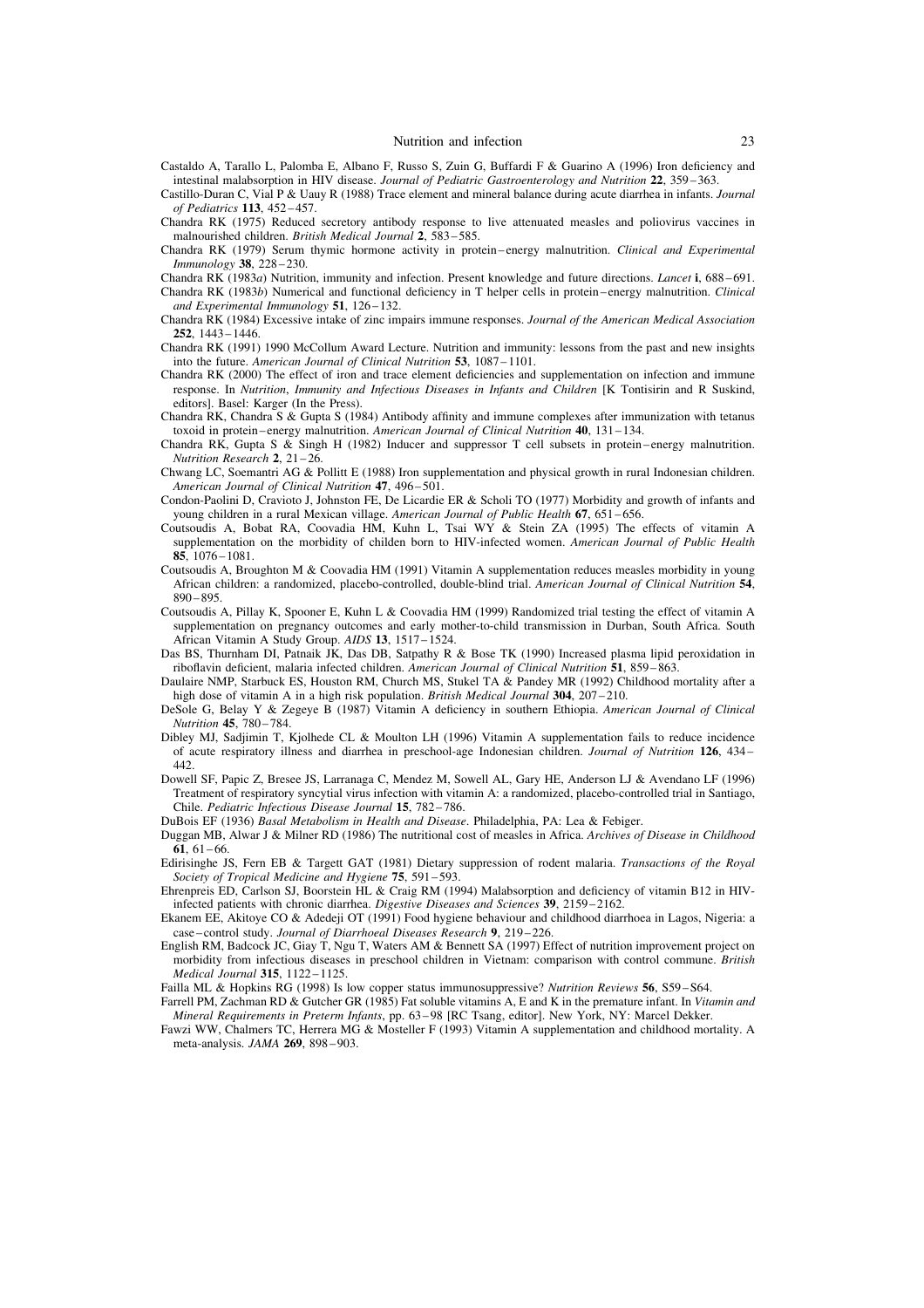- Fawzi WW, Msamanga GI, Spiegelman D, Urassa EJ, McGrath N, McGrath D, Mwakagile D, Antelman G, Mbise R, Herrera G. Kapiga S. Willett W & Hunter DJ (1998) Randomized trial of effects of vitamin supplements on pregnancy outcomes and T cell counts in HIV-1-infected women in Tanzania. Lancet 351, 1477-1482.
- Fevang P, Saav H & Hostmark AT (1995) Dietary fish oil and long-term malaria protection in mice. Lipids 30,  $437 - 441.$

Food and Agriculture Organization (1996) Sixth World Survey. Rome: Food and Agriculture Organization.

- Fraker PJ, King LE, Garvy BA & Medina CA (1993) The immunopathology of zinc deficiency in humans and rodents: a possible role for programmed cell death. In Nutrition and Immunology, pp. 267-283 [DM Klurfeld, editor]. New York and London: Plenum Press.
- Ghana VAST Study Team (1993) Vitamin A supplementation in northern Ghana: effects on clinical attendances, hospital admissions, and child mortality. Lancet  $342$ ,  $7-12$ .
- Glasziou PP & Mackerras DEM (1993) Vitamin A supplementation in infectious disease: a meta-analysis. British Medical Journal 306, 366-370.
- Golden MHN, Golden BE, Harland PSEG & Jackson AA (1978) Zinc and immunocompetence in protein-energy malnutrition. Lancet i, 1226-1228.
- Golden MHN, Jackson AA & Golden BE (1977) Effect of zinc on thymus of recently malnourished children. Lancet ii,  $1057 - 1059.$
- Golding J, Emmett PM & Rogers IS (1997a) Gastroenteritis, diarrhoea and breast feeding. Early Human Development 49,  $S83 - S103$ .
- Golding J, Emmett PM & Rogers IS (1997b) Does breast feeding protect against non-gastric infections? Early Human Development 49, S105-S120.
- Golding J. Emmett PM & Rogers IS (1997c) Breast feeding and infant mortality. Early Human Development 49,  $S143 S155$
- Gopalan C, Swaminathan MC, Kumari VKK, Rao DH & Vijayaraghavan K (1973) Effect of calorie supplementation on growth of undernourished children. American Journal of Clinical Nutrition 26, 563-566.
- Gorter AC, Sandiford P, Pauw J, Morales P, Perez RM & Alberts H (1998) Hygiene behaviour in rural Nicaragua in relation to diarrhoea. International Journal of Epidemiology 27, 1090-1100.
- Graham NMH, Sorensen D, Odaka N, Brookmeyer R, Chan D, Willett WC, Morris JS & Shah AJ (1991) Relationship of serum copper and zinc levels on HIV-1 seropositivity and progression to AIDS. Journal of Acquired Immune Deficiency Syndromes 4, 976-980.
- Greenberg BL, Semba RD, Vink PE, Farley JJ, Sivapalasingam M, Steketee RW, Thea DM & Schoenbaum EE (1997) Vitamin A deficiency and maternal – infant transmission of HIV in two metropolitan areas in the United States. AIDS  $11.325 - 332.$
- Grimble RF (1999) Nutritional influences on inflammation. In *Inflammatory Bowel Diseases*, pp. 63-81 [BR Bistrian and JA Walker-Smith, editors]. Basel: Karger.
- Gross R & Schultink W (1997) Micronutrient deficiencies in urban Indonesia. Archivos Latinoamericanos de Nutricion 47.  $50 - 53$ .
- Gujral S, Abbi R & Gopaldas T (1993) Xerophthalmia, vitamin A supplementation and morbidity in children. Journal of Tropical Pediatrics 39, 89-92.
- Haggerty PA, Muladi K, Kirkwood BR, Ashworth A & Manunebo M (1994) Community-based hygiene education to reduce diarrhoeal disease in rural Zaire: impact of the intervention on diarrhoeal morbidity. International Journal of Epidemiology 23,  $1050 - 1059$ .
- Harriman GR, Smith PD, Horne MK, Fox CH, Koenig S, Lack EE, Lane HC & Fauci AS (1989) Vitamin B<sub>12</sub> malabsorption in patients with acquired immunodeficiency syndrome. Archives of Internal Medicine 149, 2039-2041
- Hasselbalch H, Jeppesen DL, Engelmann MDM, Michaelsen KF & Nielsen MB (1996) Decreased thymus size in formula-fed infants compared with breastfed infants. Acta Paediatrica 85, 1029-1032.
- Henry FJ, Patwary Y, Huttly SR & Aziz KM (1990) Bacterial contamination of weaning foods and drinking water in rural Bangladesh. Epidemiology and Infection 104, 79-85.
- Henry FJ & Rahim Z (1990) Transmission of diarrhoea in two crowded areas with different sanitary facilities in Dhaka, Bangladesh. Journal of Tropical Medicine and Hygiene 93, 121-126.
- Heresi G, Pizarro F, Olivares M, Cayazzo M, Hertramp E, Walter T, Murphy JR & Stekel A (1995) Effect of supplementation with iron-fortified milk on incidence of diarrhea and respiratory-infection in urban resident families. Scandinavian Journal of Infectious Diseases 27, 385-389.
- Herrera MG, Nestel P, El Amin A, Fawzi WW, Mohamed KA & Weld L (1992) Vitamin A supplementation and child survival. Lancet 340, 267-271.
- Hlaing T (1993) Ascariasis and childhood malnutrition. Parasitology 107, S125-S136.
- Howie PW, Forsyth JS, Ogston SA, Clark A & Florey C deV (1990) Protective effect of breast feeding against infection. British Medical Journal  $300$ ,  $11-16$ .
- Humphrey JH, Agoestina T, Wu L, Usman A, Nurachim M, Subardja D, Hidayat S, Tielsch J, West KP & Sommer A (1996) Impact of neonatal vitamin A supplementation on infant morbidity and mortality. Journal of Pediatrics 128,  $489 - 496$
- Hussey GD & Klein H (1990) A randomized, controlled trial of vitamin A in children with severe measles. New England Journal of Medicine 323, 160-164.
- Jackson AA & Golden MHN (1978) The human rumen. Lancet ii, 764-767.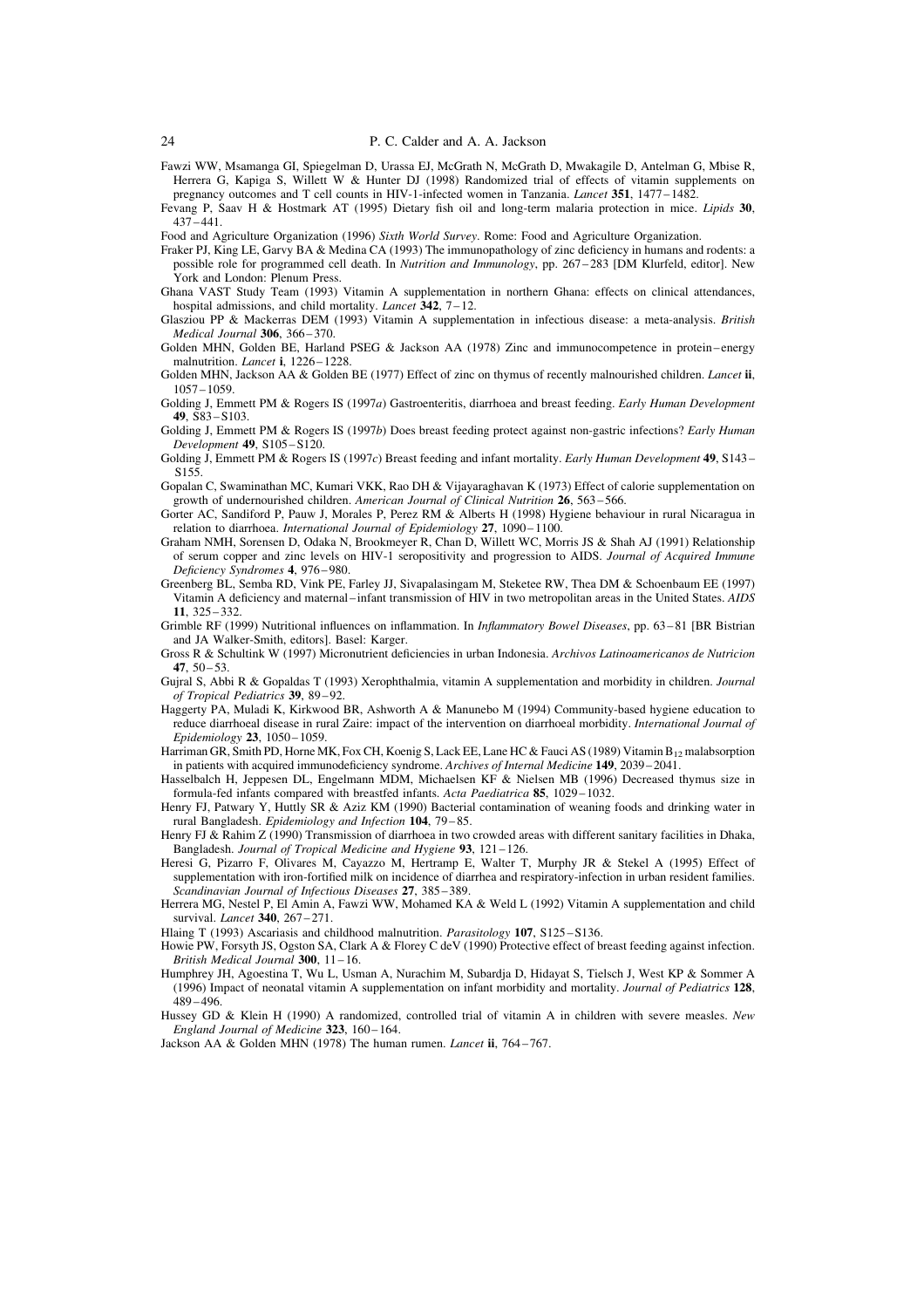- John GC, Nduati RW, Mbori-Ngacha D, Overbaugh J, Welch M, Richardson BA, Ndinya-Achola J, Bwayo J, Kreiger J. Onvango F & Kreiss JK (1997) Genital shedding of human immunodeficiency virus type 1 DNA during pregnancy: association with immunosuppression, abnormal cervical or vaginal discharge, and severe vitamin A deficiency. Journal of Infectious Diseases 175, 57-62.
- Kelly P, Musonda R, Kafwembe E, Kietano L, Keane E & Farthing M (1999) Micronutrient supplementation in the AIDS-diarrhoea wasting syndrome in Zambia: a randomized controlled trial. AIDS 13, 495-500.
- Kennedy N, Ramsay A, Uiso L, Gutman J, Ngoni FI & Gillespie SH (1996) Nutritional status and weight gain in patients with pulmonary tuberculosis in Tanzania. Transactions of the Royal Society of Tropical Medicine and Hygiene 90, 162-166.
- Keusch GT & Farthing MJG (1986) Nutrition and infection. Annual Review of Nutrition 6, 131-154.
- Kjolhede CL, Chew FJ, Gadomski AM & Marroquin DP (1995) Clinical trial of vitamin A as adjuvant treatment for lower respiratory tract infections. Journal of Pediatrics 126, 807-812.
- Koch J, Garcia-Shelton YL, Neal EA, Chan MF, Weaver KE & Cello JP (1996) Steatorrhea: a common manifestation in patients with HIV/AIDS. Nutrition 12, 507-510.
- Kolsteren P, Rahman SR, Hilderbrand K & Diniz A (1999) Treatment for iron deficiency anaemia with a combined supplementation of iron, vitamin A and zinc in women in Dinajpur, Bangladesh. European Journal of Clinical Nutrition 53, 102-106.
- Koster FT, Palmer DL, Chakraborty J, Jackson T & Curlin GC (1987) Cellular immune competence and diarrheal morbidity in malnourished Bangladeshi children: a prospective field study. American Journal of Clinical Nutrition 46,  $543 - 548$
- Kuvibidila S, Yu L, Ode D & Warrier RP (1993) The immune response in protein–energy malnutrition and single nutrient deficiencies. In *Nutrition and Immunology*, pp. 121–155 IDM Klurfeld, editorl. New York and London: Plenum Press
- Levander OA, Fontela R, Morris VC & Ager AL (1995) Protection against murine cerebral malaria by dietary-induced oxidative stress. Journal of Parasitology 81, 99-103.
- Leyton GB (1946) Effects of slow starvation. Lancet 251, 73-79.
- Lie C, Ying C, En-Lin W, Brun T & Geissler C (1993) Impact of large-dose vitamin A supplementation on childhood diarrhoea, respiratory disease and growth. European Journal of Clinical Nutrition 47, 88-96.
- Lira PI, Ashworth A & Morris SS (1998) Effect of zinc supplementation on the morbidity, immune function and growth of low birth weight full-term infants in northeast Brazil. American Journal of Clinical Nutrition 69, 418S-424S. Lopez A (1997) Global burden of disease study. ACC/SCN News 14, 42-43.
- Lucas SB, De Cock KM, Hounnou A, Peacock C, Diomande M, Honde M, Beaumel A, Kestens L & Kadio A (1994) Contribution of tuberculosis to Slim Disease in Africa. British Medical Journal 308, 1531-1533.
- Lunn PG, Northrup-Clewes CA & Downes RM (1991) Intestinal permeability, mucosal injury, and growth faltering in Gambian infants. Lancet 338, 907-910.
- Lutter CK, Mora JO, Habiicht JP, Rasmussen KM, Robson DS, Sellers SG, Super CM & Herrera MG (1989) Nutritional supplementation: effects on child stunting because of diarrhea. American Journal of Clinical Nutrition  $50$ , 1-8.
- Macailan DC (1998) Metabolic abnormalities and wasting in human immunodeficiency virus infection. Proceedings of the Nutrition Society 57, 373-380.
- Macallan DC, Noble C, Baldwin C, Jebb SA, Prentice AM, Coward WA, Sawyer MB, McManus TJ & Griffin GE (1995) Energy expenditure and wasting in Human Immunodeficiency Virus infection. New England Journal of Medicine 333, 83-88.
- McFarlane H, Reddy S, Adcok KJ, Adeshina H, Cooke AR & Akene J (1970) Immunity, transferrin and survival in kwashiorkor. British Medical Journal 4, 268-270.
- Markowitz LE, Nzilambi N, Driskell WJ, Sension MG, Rovira EZ, Nieburg P & Ryder RW (1989) Vitamin A levels and mortality among hospitalized measles patients, Kinshasa, Zaire. Journal of Tropical Pediatrics 35, 109-112. Martorell R, Habicht JP, Yarbrough C, Lechtig A, Klein RE & Western KA (1975) Acute morbidity and physical
- growth in rural Guatemalan children. American Journal of Diseases in Children 129, 1296–1301 Martorell R, Yarbrough C, Yarbrough S & Klein RE (1980) The impact of ordinary illnesses on the dietary intakes of
- malnourished children. American Journal of Clinical Nutrition 33, 345-350.
- Mata L (1992) Diarrheal disease as a cause of malnutrition. American Journal of Tropical Medicine and Hygiene 47,  $16 - 27$ .
- Mata LJ, Kromal RA, Urrutia JJ & Garcia B (1977) Effect of infection on food intake and the nutritional state: perspectives as viewed from the village. American Journal of Clinical Nutrition 30, 1215-1227.
- Melchior JC, Raguin G, Boulier A, Bouvet E, Rigaud D, Matheron S, Casalino E, Vilde JL & Vachon F (1993) Resting energy expenditure in human immunodeficiency virus-infected patients: comparison between patients with and without secondary infections. American Journal of Clinical Nutrition 57, 614–619.
- Menendez C, Kahigwa E, Hirt R, Vounatsou P, Aponte JJ, Font F, Acosta CJ, Schellenberg DM, Galindo CM, Kimario J, Urassa H, Brabin B, Smith TA, Kitua AY, Tanner M & Alonso PL (1997) Randomised placebo-controlled trial of iron supplementatation and malaria chemoprophylaxis for prevention of severe anaemia and malaria in Tanzanian infants. *Lancet* 350, 844-850.
- Miller ARO, Griffin GE, Batman P, Farquar C, Foster SM, Pinching AJ & Harris JRW (1988) Jejunal mucosal architecture and fat absorption in male homosexuals infected with human immunodeficiency virus. Ouarterly Journal of Medicine 69, 1009-1019.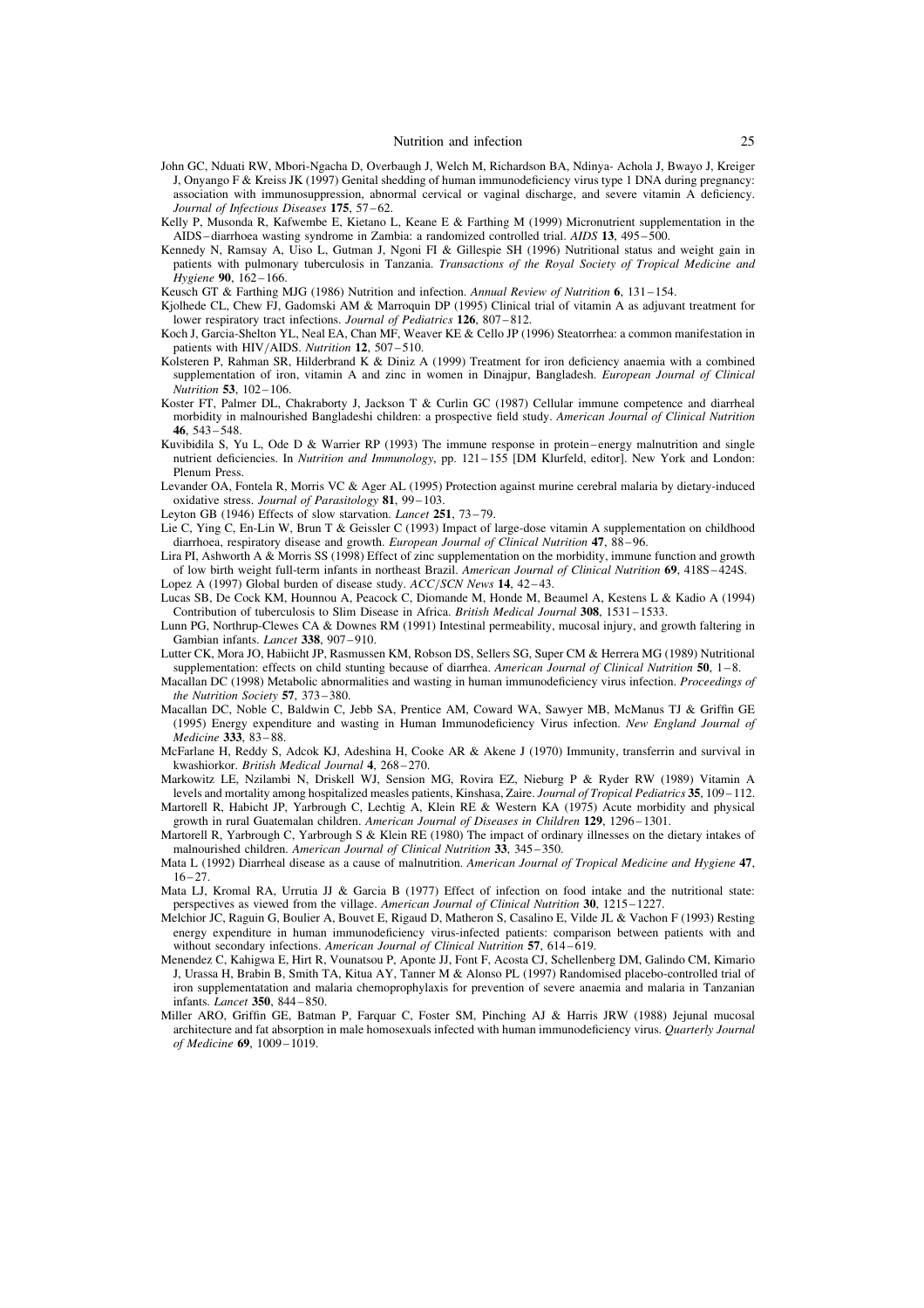Miller TL, Olav EJ, Martin SR, Cooper ER, McIntosh K & Winter HS (1991) Malnutrition and carbohydrate malabsorption in children with vertically transmitted human immunodeficiency virus 1 infection. Gastroenterology  $100$   $1296 - 1302$ 

Milton RC, Reddy V & Naidu AN (1987) Mild vitamin A deficiency and childhood morbidity — an Indian experience. American Journal of Clinical Nutrition 46, 827-829.

- Mitra AK, Akramuzzaman SM, Fuchs GJ, Rahman MM & Mahalanabis D (1997) Long-term oral supplementation with iron is not harmful for young children in a poor community of Bangladesh. Journal of Nutrition 127, 1451-1455.
- Mocchegiani E, Veccia S, Ancarani F, Scalise G & Fabris N (1995) Benefit of oral zinc supplementation as an adjunct to zidovudine (AZT) therapy against opportunistic infections in AIDS. International Journal of Immunopharmacology 17, 719-727.
- Molla AM, Molla A, Sarker SA, Khatoon M & Rahaman MM (1983a) Effects of acute diarrhea on absorption of macronutrients during disease and recovery. In Diarrhea and Malnutrition: Interactions, Mechanisms and Interventions, pp. 143-154 [LD Chen, editor]. New York, NY: Plenum Press.
- Molla AM, Molla A, Sarker SA & Rahaman MM (1983b) Food intake during and after recovery from diarrhea in children. In Diarrhea and Malnutrition: Interactions, Mechanisms and Interventions, pp. 113-123 [LD Chen, editorl. New York, NY: Plenum Press.
- Molyneux DH (1997) Control of parasites, parasitic infections and parasitic diseases. In Topley and Wilson's Microbiology and Microbial Infections, vol. 5, pp. 85-112 [FEF Cox, JP Kreier and D Wakelin, editors]. London: Arnold.
- Morris SS, Cousens SN, Kirkwood BR, Arthur P & Ross DA (1996) Is prevalence of diarrhea a better predictor of subsequent mortality and weight gain than diarrhea incidence? American Journal of Epidemiology 144, 582–588.
- Mostad SB, Overbaugh J, De Vange DM, Welch MJ, Chohan B, Mandaliya K, Nyange P, Martin HL Jr, Ndinya-Achola J, Bwavo JJ & Kreiss JK (1997) Hormonal contraception, vitamin A deficiency, and other risk factors for shedding HIV-1 infected cells from the cervix and vagina. *Lancet* 350, 922–927.
- Moy RJD, Marshall TF de C, Choto RGAB, McNeish AS & Booth IW (1994) Diarrhoea and growth faltering in rural Zimbabwe. European Journal of Clinical Nutrition 48, 810-821.
- Muhilal H, Permeisih D, Idiradinata YR, Muherdiyantiningsih & Karyadi D (1988) Vitamin A-fortified monosodium glutamate and health, growth and survival of children: a controlled field trial. American Journal of Clinical Nutrition 48.  $1271 - 1276$ .
- Murray C & Lopez A (1996) The Global Burden of Disease. Cambridge, MA: Harvard School of Public Health.
- Murray MJ, Murray AB, Murray MB & Murray NJ (1978a) Diet and cerebral malaria: the effect of famine and refeeding. American Journal of Clinical Nutrition 31, 57-61.
- Murray MJ, Murray AB, Murray MB & Murray NJ (1978b) The adverse effect of iron repletion on the course of certain infections. British Medical Journal ii, 1113-1115.
- Nacul LC, Kirkwood BR, Arthur P, Morris SS, Magalhaes M & Fink MC (1997) Randomized, double-blind placebo controlled trial of efficacy of vitamin A treatment in non-measles childhood pneumonia. British Medical Journal 315,  $505 - 510$ .
- Nduati RW, John GC, Richardson BA, Overbaugh J, Welch M, Ndinya-Achola J, Moses S, Holmes K, Onyango F & Kreiss JK (1995) Human immunodeficiency virus type 1-infected cells in breast milk: association with immunosuppression and vitamin A deficiency. Journal of Infectious Diseases 172, 1461-1468.
- Ninh NX, Thissen J-P, Collette L, Gerrard G, Khoi HH & Ketelslegers JM (1996) Zinc supplementation increases growth and circulating insulin-like growth factor (IGF-1) in growth retarded Vietnamese children. American Journal of Clinical Nutrition 63, 514-519.
- Ogaro FO, Orinda VA, Onyango FE & Black RE (1993) Effect of vitamin A on diarrhoeal and respiratory complications of measles. Tropical and Geographical Medicine 45, 283-286.
- Onwubalili JK (1988) Malnutrition among tuberculosis patients in Harrow, England. European Journal of Clinical Nutrition 42, 363-366.
- Oppenheimer SJ, Gibson FD, MacFarlane SB, Moody JB, Harrison C, Spencer A & Bunari O (1986) Iron supplementation increases prevalence and effects of malaria: report on clinical studies in Papua New Guinea. Transactions of the Royal Society of Tropical Medicine and Hygiene 80, 603-612.
- Pawlowski ZS. Schad GA & Stott GJ (1991) Hookworm Infection and Anaemia. Geneva: World Health Organization. Payne SM & Finkelstein RA (1978) The critical role of iron in host-bacterial interactions. Journal of Clinical *Investigation* 61, 1428-1440.
- Pinnock CB, Douglas RM & Badcock NR (1986) Vitamin A status in children who are prone to respiratory tract infections. Australian Paediatric Journal 22, 95-99.
- Powanda MC (1977) Changes in body balances of nitrogen and other key nutrients: description and underlying mechanisms. American Journal of Clinical Nutrition 30, 1254-1268.
- Powers HJ (1993) Micronutrient deficiencies in the preterm neonate. Proceedings of the Nutrition Society 52, 285-291
- Prohaska JR & Failla ML (1993) Copper and immunity. In Nutrition and Immunology, pp. 309-332 [DM Klurfeld, editor]. New York and London: Plenum Press.
- Rahman MM, Mahalanabis D, Alvarez JO, Wahed MA, Islam MA, Habte D & Khaled MA (1996) Acute respiratory infections prevent improvement of vitamin A status in young infants supplemented with vitamin A. Journal of Nutrition 126, 628-633.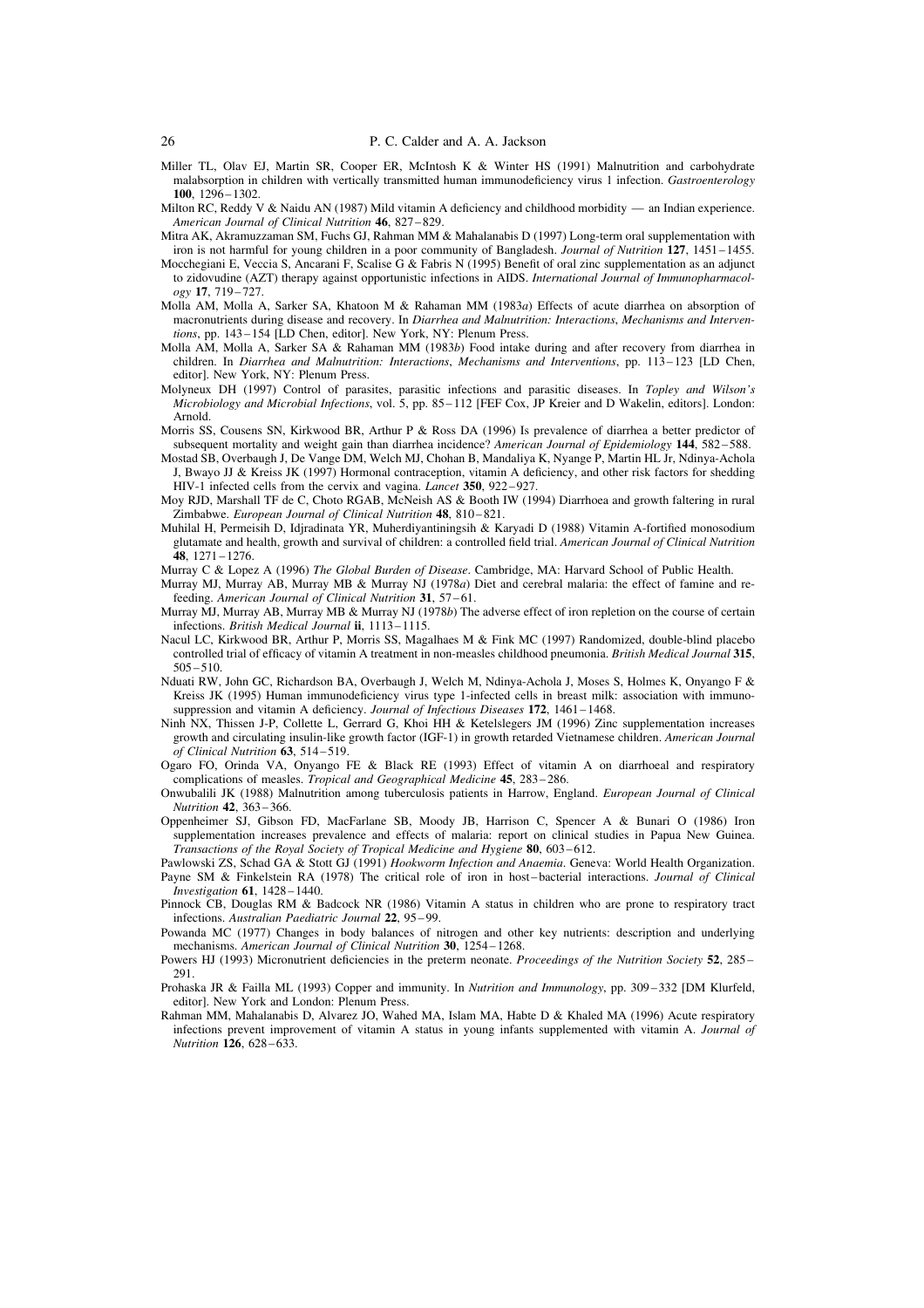- Rahmathullah L. Underwood BA. Thulasirai RD & Milton RC (1991) Diarrhea, respiratory infections, and growth are not affected by a weekly low-dose vitamin A supplement: a masked, controlled field trial in children in southern India. American Journal of Clinical Nutrition 54, 568-577.
- Rahmathullah L, Underwood BA, Thulasiraj RD, Milton RC, Ramaswamy K, Rahmathulla R & Babu G (1990) Reduced mortality among children in Southern India receiving a small weekly dose of vitamin A. New England Journal of Medicine 323, 929-935.
- Rajagopalan S & Yoshikawa TT (1998) Tuberculosis in the elderly. Baillieres Clinical Infectious Diseases 5,  $105 - 118$ .
- Ramakrishnan U, Latham MC, Abel R & Frongillo EA Jr (1995) Vitamin A supplementation and morbidity among preschool children in South India. American Journal of Clinical Nutrition 61, 1295-1303.
- Ramdath DD, Simeon DT, Wong MS & Grantham-McGregor SM (1995) Iron status of school children with varying intensities of Trichuris trichiura infection. Parasitology 110, 347-351.
- Reddy V, Bhaskaram P, Raghuramulu N, Milton RC, Rao V, Madhusudan J & Krishna KVR (1986) Relationship between measles, malnutrition, and blindness: a prospective study in Indian children. American Journal of Clinical Nutrition 44, 924-930.
- Rosado JL, Lopez P, Munoz E, Martinez H & Allen LH (1997) Zinc supplementation reduced morbidity, but neither zinc nor iron supplementation affected growth or body composition of Mexican pre-schoolers. American Journal of Clinical Nutrition 65, 13-19.
- Rowland MG, Cole TJ & Whitehead RG (1977) A quantitative study into the role of infection in determining nutritional status in Gambian village children. British Journal of Nutrition 37, 441-450.
- Roy SK, Tomkins AM, Akramuzzaman SM, Behrens RH, Haider R, Mahalanabis D & Fuchs G (1997) Randomized controlled trial of zinc supplementation in malnourished Bangladeshi children with diarrhoea. Archives of Disease in Childhood 77, 196-200.
- Roy SK, Tomkins AM, Haider R, Behra RH, Akramuzzaman SM, Mahalanabis D & Fuchs GJ (1999) Impact of zinc supplementation on subsequent growth and morbidity in Bangladeshi children with acute diarrhoea. European Journal of Clinical Nutrition 53, 529-534.
- Ruel MT, Rivera JA, Santizo M-C, Lonnerdal B & Brown KH (1997) Impact of zinc supplementation on morbidity from diarrhoea and respiratory infections among rural Guatemalan children. Pediatrics 99, 808-813.
- Saavedra JM, Henderson RA, Perman JA, Hutton N, Livingstone RA & Yolken RH (1995) Longitudinal assessment of growth in children born to mothers with human immunodeficiency virus infection. Archives of Pediatrics and Adolescent Medicine 149, 497-502.
- Sazawal S, Black RE, Bhan MK, Jalla S, Bhandari N, Sinha A & Majumdar S (1996) Zinc supplementation reduces the incidence of persistent diarrhea and dysentery among low socioeconomic children in India. Journal of Nutrition 126,  $443 - 450$
- Sazawal S, Black RE, Jalla S, Mazumdar S, Sinha A & Bhan MK (1998) Zinc supplementation reduces the incidence of acute respiratory infections in infants and preschool children: a double-blind, controlled trial. Pediatrics 102, 1-5.
- Scrimshaw NS. Taylor CE & Gordon JE (1959) Interaction of nutrition and infection. American Journal of Medical Science 237, 367-403.
- Scrimshaw NS, Taylor CE & Gordon JE (1968) Interactions of Nutrition and Infection. Geneva: World Health Organization.
- Scrimshaw NS & SanGiovanni JP (1997) Synergism of nutrition, infection and immunity: an overview. American Journal of Clinical Nutrition 66, 464S-477S.
- Semba RD (1997) Vitamin A and human immunodeficiency virus infection. Proceedings of the Nutrition Society 56,  $459 - 469$
- Semba RD (1998) The role of vitamin A and related retinoids in immune function. Nutrition Reviews 56, S38-S48.
- Semba RD, Graham NMH, Caiaffa WT, Margolick JB, Clement L & Vlahov D (1993) Increased mortality associated with vitamin A deficiency during human immunodeficiency virus type 1 infection. Archives of Internal Medicine 153,  $2149 - 2154$
- Semba RD, Lyles C, Margolick J, Caiaffa WT, Farzadegan H, Cohn S & Vlahov D (1998) Vitamin A supplementation and human immunodeficiency virus load in injection drug users. Journal of Infectious Diseases 177, 611-616.
- Semba RD, Miotti P, Chiphangwi JD, Henderson R, Dallabetta G, Yang LP & Hoover DR (1997) Maternal vitamin A deficiency and child growth failure during human immunodeficiency virus infection. Journal of Acquired Immune Deficiency Syndromes and Human Retrovirology 14, 219-222.
- Semba RD, Miotti PG, Chiphangwi JD, Shah A, Canner J, Dallabetta G & Hoover DR (1994) Maternal vitamin A deficiency and mother-to-child transmission of HIV-1. Lancet 343, 1593-1597.
- Semba RD & Tang AM (1999) Micronutrients and the pathogenesis of human immunodeficiency virus infection. British Journal of Nutrition 81, 181-189.
- Sempertegui F, Estrella B, Camaniero V, Betancourt V, Izurieta R, Ortiz W, Faillo E, Troya S, Rodriguez A & Griffiths JK (1999) The beneficial effects of weekly low-dose vitamin A supplementation on acute lower respiratory infections and diarrhea in Ecuadorian children. Pediatrics 104, E11-E17.
- Shankar AH & Prasad AS (1998) Zinc and immune function: the biological basis of altered resistance to infection. American Journal of Clinical Nutrition 68, S447-S463.
- Shenai JP, Kennedy KA, Chytil F & Stahlman MT (1987) Clinical trial of vitamin A supplementation in infants susceptible to bronchopulmonary dysplasia. Journal of Pediatrics 111, 269-277.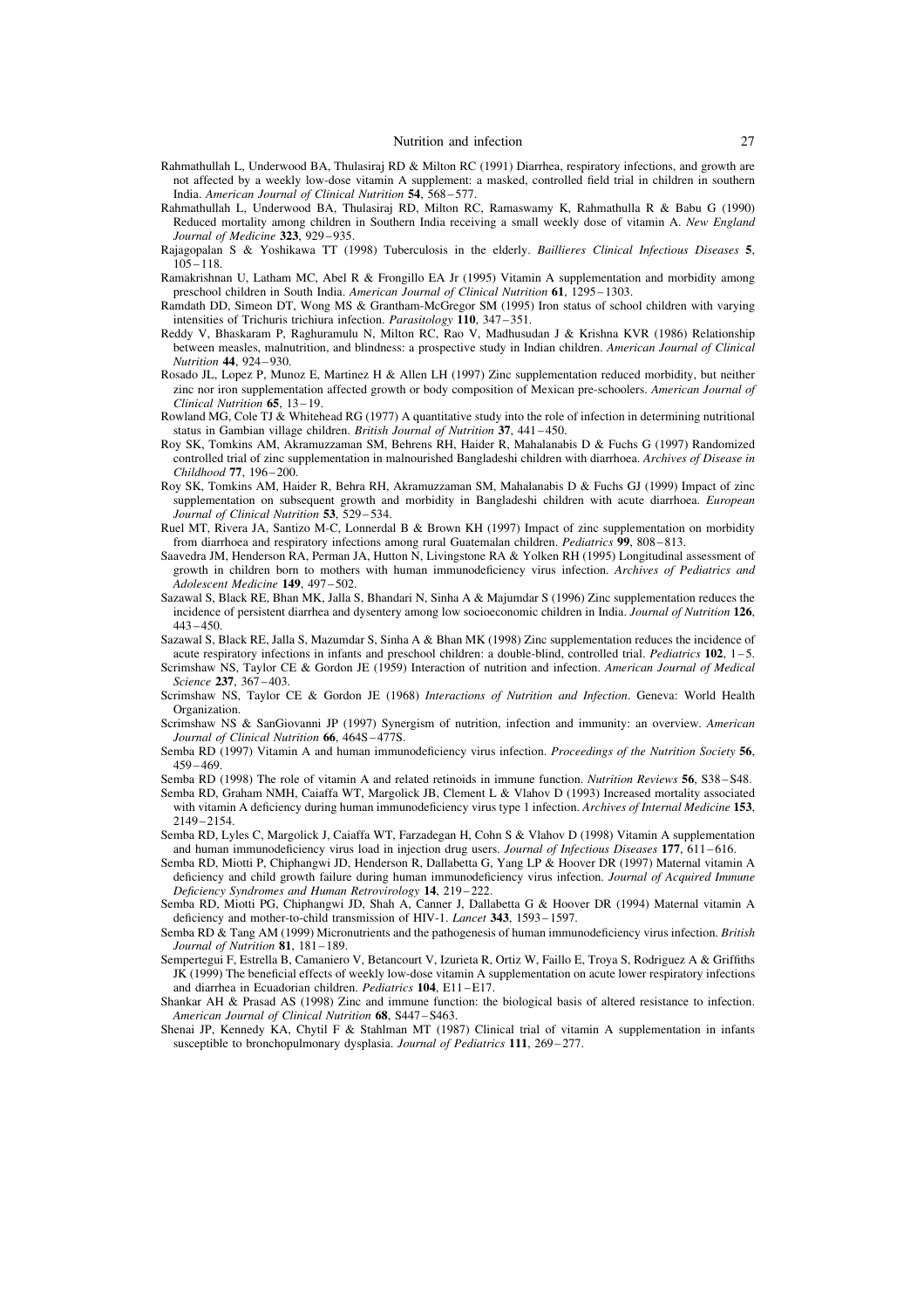- Sherman AR & Spear AT (1993) Iron and immunity. In Nutrition and Immunology, pp. 285–307 [DM Klurfeld, editor]. New York and London: Plenum Press.
- Shi HN, Scott ME, Stevenson MM & Koski KG (1998) Energy restriction and zinc deficiency impair the functions of murine T cells and antigen-presenting cells during gastrointestinal nematode infection. Journal of Nutrition 128, 20-27.
- Siegel BV (1993) Vitamin C and the immune response in health and disease. In *Nutrition and Immunology*, pp. 167– 196 [DM Klurfeld, editor]. New York and London: Plenum Press.
- Sinha DP & Bang FB (1976) The effect of massive doses of vitamin A on the signs of vitamin A deficiency in preschool children. American Journal of Clinical Nutrition 29, 110-115.
- Sivakumar B & Reddy V (1972) Absorption of labelled vitamin A in children during infection. British Journal of Nutrition 27, 299-304.
- Sivakumar B & Reddy V (1975) Absorption of vitamin A in children with ascariasis. Journal of Tropical Medicine and Hygiene 78, 114-115.
- Snow RW, Byass P, Shenton FC & Greenwood BM (1991) The relationship between anthropomorphic measurements and measurements of iron status and susceptibility to malaria in Gambian children. Transactions of the Royal Society of Tropical Medicine and Hygiene 85, 584-589.
- Solon FS, Popkin BM, Fernandez TL & Latham MC (1978) Vitamin A deficiency in the Philippines: a study of xerophthalmia in Cebu. American Journal of Clinical Nutrition 31, 360-368.
- Sommer A, Katz J & Tarwotjo I (1984) Increased risk of respiratory disease and diarrhea in children with pre-existing mild vitamin A deficiency. American Journal of Clinical Nutrition 40, 1090-1095.
- Sommer A, Tarwotjo I, Djunaedi E, West KP Jr, Loeden AA, Tilden R, Mele L & the Aceh Study Group (1986) Impact of vitamin A supplementation on childhood mortality. A randomised controlled community trial *Lancet* i 1169– 1173
- Sommer A, Tarwotjo I, Hussaini G & Susanto G (1983) Increased mortality in children with mild vitamin A deficiency. Lancet ii, 585-588.
- Sommer A, Tarwotjo I & Katz J (1987) Increased risk of xerophthalmia following diarrhea and respiratory disease. American Journal of Clinical Nutrition 45, 977-980.
- Stabel JR & Spears JW (1993) Role of selenium in immune responsiveness and disease resistance. In Nutrition and Immunology, pp. 333-356 [DM Klurfeld, editor]. New York and London: Plenum Press.
- Stanton BF, Clemens JD, Wojtyniak B & Khair T (1986) Risk factors for developing mild nutritional blindness in urban Bangladesh. American Journal of Diseases of Children 140, 584-588.
- Stephensen CB, Alvarez JO, Kohatsu J, Hardmeier R, Kennedy JI Jr & Gammon RB Jr (1994) Vitamin A is excreted in the urine during acute infection. American Journal of Clinical Nutrition 60, 388–392.
- Stephenson LS (1987) The impact of helminth infections on human nutrition: Schistosomes and soil-transmitted helminths. New York, NY: Taylor & Francis.
- Tang AM, Graham NMH, Kirby AJ, McCall LD & Saah AJ (1993) Dietary micronutrient intake and risk for progression to acquired immunodeficiency syndrome (AIDS) in human-immunodeficiency-virus type-1 (HIV-1) infected homosexual men. American Journal of Epidemiology 138, 937-961.
- Tang AM, Graham NMH & Saah AJ (1996) Effects of micronutrient intake on survival in human immunodeficiency virus type 1 infection. American Journal of Epidemiology 143, 1244-1256.
- Taylor DW, Levander OA, Krishna VR, Evans CB, Morris VC & Barta JR (1997) Vitamin E deficient diets enriched with fish oil suppress lethal Plasmodium yoelii infections in athymic and SCID/bg mice. Infection and Immunity 65,  $197 - 202$ .
- The Vitamin A and Pneumonia Working Group (1995) Potential interventions for the prevention of childhood pneumonia in developing countries: a meta-analysis of data from field trials to assess the impact of vitamin A supplementation on pneumonia morbidity and mortality. Bulletin of the World Health Organization 73, 609–619.
- Thuma PE, Mabeza GF, Biemba G, Bhat GJ, McLaren CE, Moyo VM, Zulu S, Khumalo H, Mabeza P, Mhango A, Parry D, Poltera AA, Brittenham GM & Gordenk VR (1998) Effect of iron chelation therapy on mortality in Zambian children with cerebral malaria. Transactions of the Royal Society of Tropical Medicine and Hygiene 92, 214–218.
- Tielsch JM, West KP, Katz J, Chirambo MC, Schwab L, Johnson GJ, Tizazu T, Swarwood J & Sommer A (1986) Prevalence and severity of xerophthalmia in southern Malawi. American Journal of Epidemiology 124, 561-568.
- Tompkins A & Watson F (1993) Malnutrition and Infection A Review. ACC/SCN State-of-the-Art Series, Nutrition Policy Document no. 5.
- United Nations (1994) Development Programme Human Development Report. New York, NY: United Nations.
- United Nations (1996) Update on the Nutrition Situation. Summary of Results for the 3rd Report on the World Nutrition Situation. New York. NY: United Nations
- United Nations International Children's Emergency Fund (1996) State of the World's Children. Oxford: Oxford University Press.
- Victora CG, Barros FC, Kirkwood BR & Vaughan JP (1990) Pneumonia, diarrhea, and growth in the first 4 y of life: a longitudinal study of 5914 urban Brazilian children. American Journal of Clinical Nutrition 52, 391-396.
- Vijayaraghavan K, Radhalah G, Prakasam BS, Sarma KVR & Reddy V (1990) Effect of massive dose vitamin A on morbidity and mortality in Indian children. Lancet ii, 1342-1345.
- Vyas D & Chandra RK (1983) Thymic factor activity, lymphocyte stimulation response and antibody-forming cells in copper deficiency. Nutrition Research 3, 343-350.